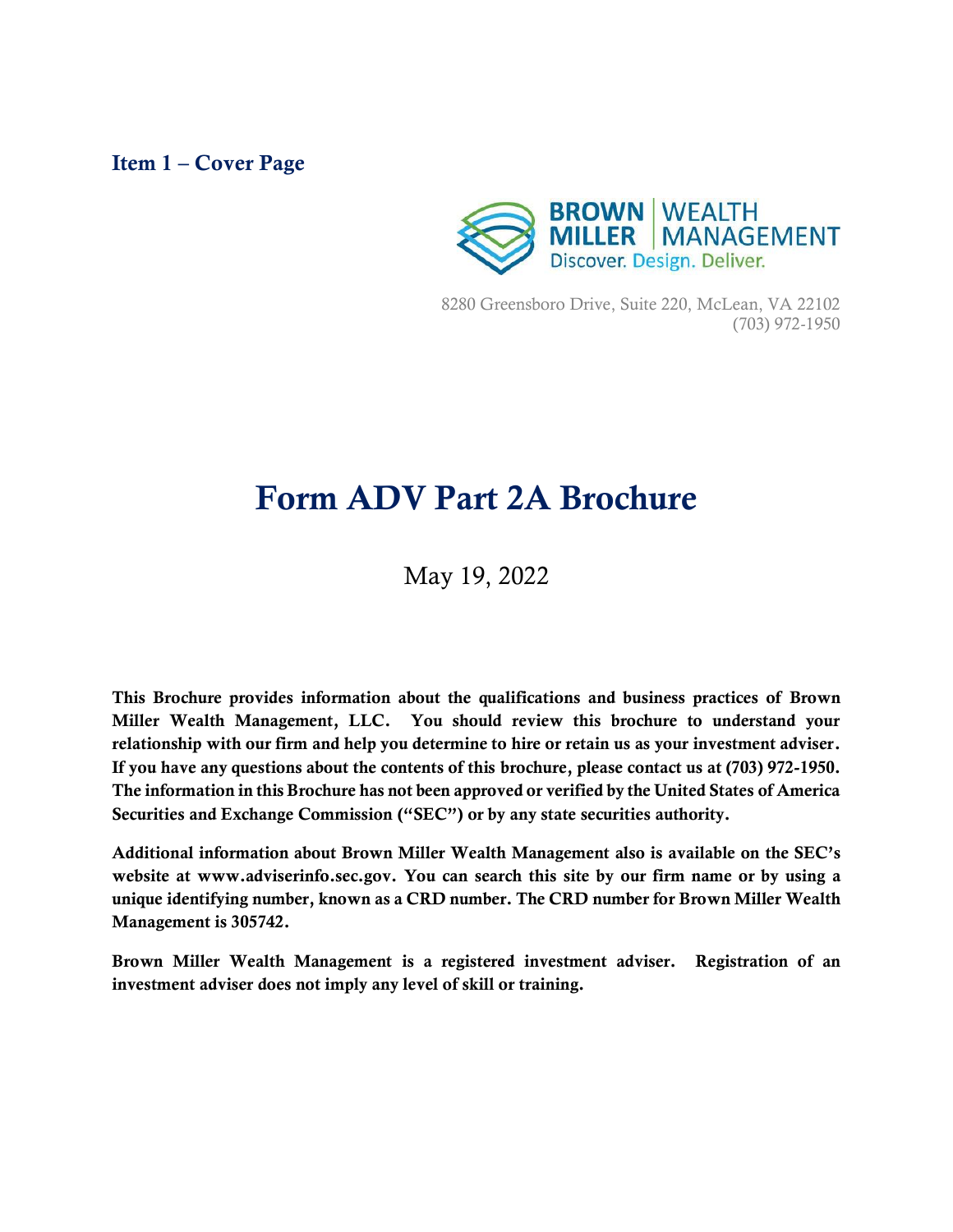### <span id="page-1-0"></span>Item 2 – Material Changes

This section of the brochure discusses specific changes that have been made to the brochure since the firm's last annual update. This other than annual amendment enhances items 14 and 15 of this brochure.

Our last annual amendment filing reflected enhanced disclosure on the use of third-party Independent Managers.

We encourage you to carefully review this Brochure prior to entering into an investment advisory contract with our firm. Clients may receive an updated copy of this brochure at any time by contacting us at (703) 972-1950.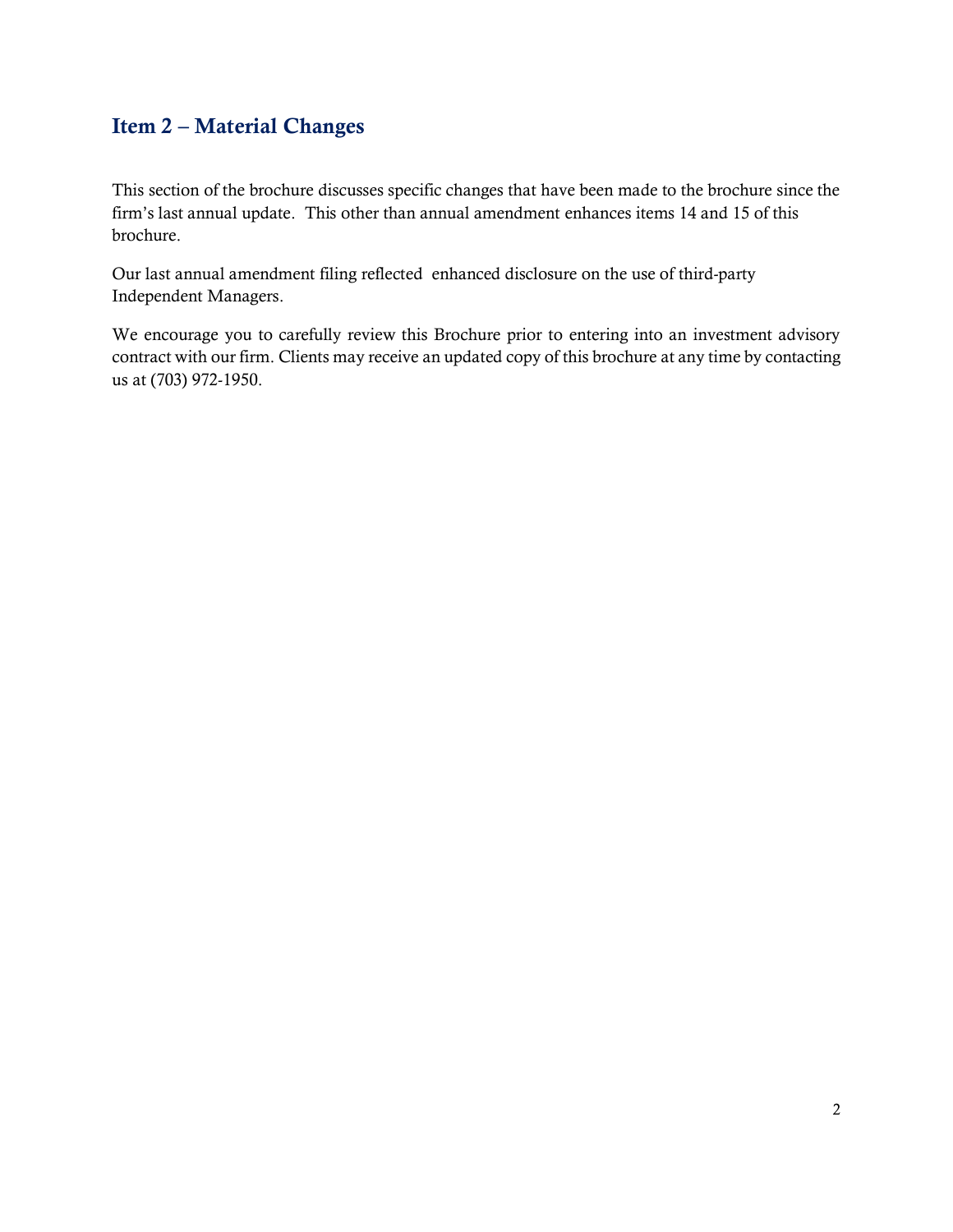## <span id="page-2-0"></span>**Item 3 - Table of Contents**

| Item 11 – Code of Ethics, Participation in Client Transactions and Personal Trading 16 |
|----------------------------------------------------------------------------------------|
|                                                                                        |
|                                                                                        |
|                                                                                        |
|                                                                                        |
|                                                                                        |
|                                                                                        |
|                                                                                        |
| Brochure Supplement(s)                                                                 |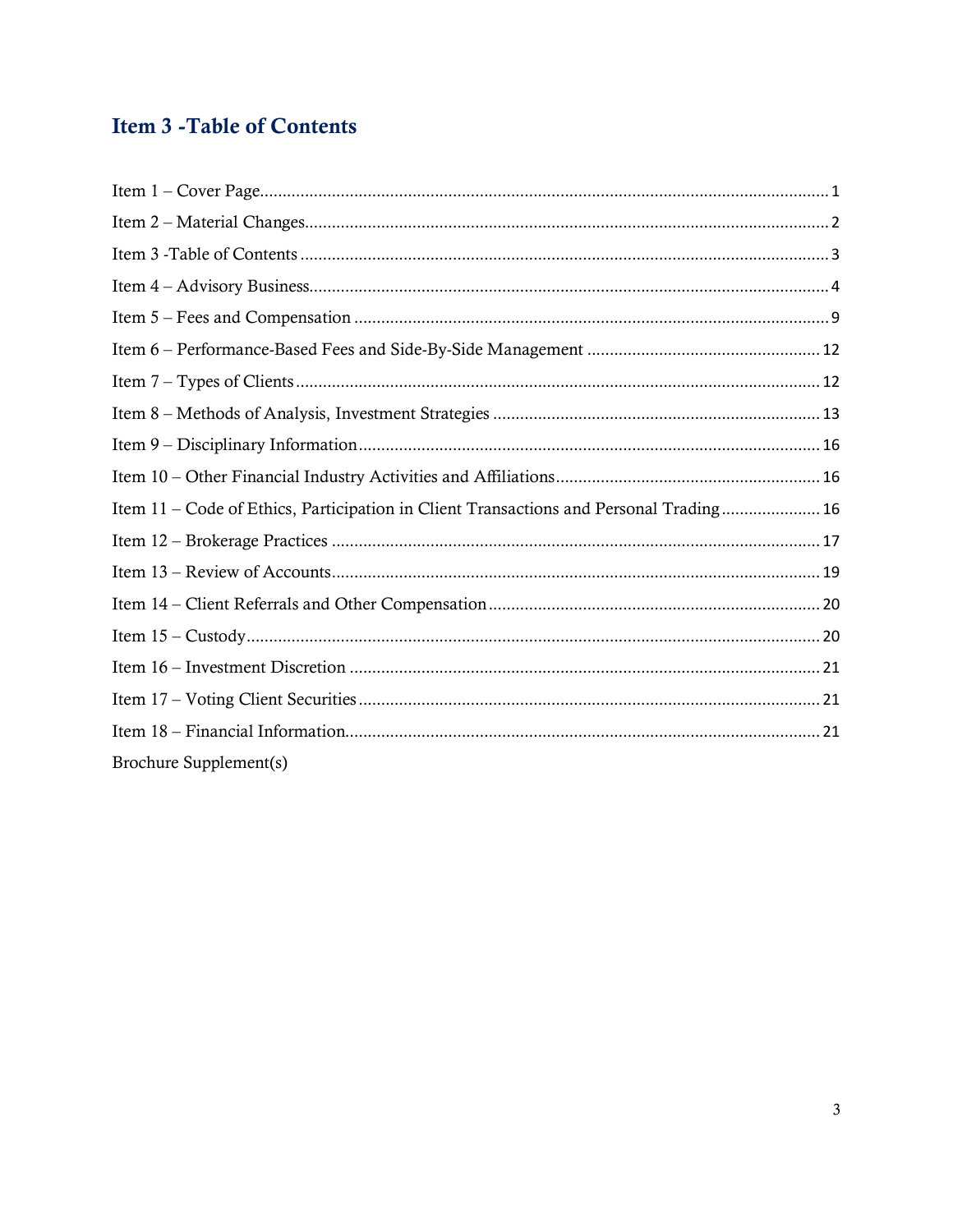### <span id="page-3-0"></span>Item 4 – Advisory Business

#### About Our Firm

Brown Miller Wealth Management, LLC ("BMWM") is a fee-only registered investment adviser that provides investment management and financial advisory services to individual and institutional investors to help them achieve their financial needs and goals. Founded in 2019, the firm is solely owned by Christopher W. Brown and David A. Miller.

Our firm takes pride in providing personalized service to our clients and acknowledges that it is held to a fiduciary standard of care.

Types of Advisory Services We Offer

BMWM offers a variety of advisory services to individuals, high net worth individuals, trusts, businesses and corporations. These services include:

- Investment and wealth management
- Selection of Independent Managers
- Financial planning and consulting
- Fiduciary and non-fiduciary services for plan sponsors

We work with our clients to determine their investment objectives and risk profile and develop a customized investment plan based on their individual needs and goals. BMWM will utilize the financial information provided by the client to analyze and develop strategies and solutions to assist the client in meeting their financial goals.

Prior to BMWM rendering any of the foregoing services, clients are required to enter into one or more written advisory agreements with BMWM setting forth the relevant terms and conditions of the advisory relationship.

Investment and Wealth Management Services

BMWM manages our clients' portfolios on a discretionary and, in limited circumstances, nondiscretionary basis. Our investment and wealth management services are tailored to the needs of our clients and are based on a comprehensive discovery process to understand each client's current situation, past experiences, and future goals. With this acquired knowledge we analyze, design, create, and deliver goal-oriented investment solutions. This planning approach becomes our clients' investment policy, which guides investment strategies that are designed to be risk appropriate, cost effective and tax efficient.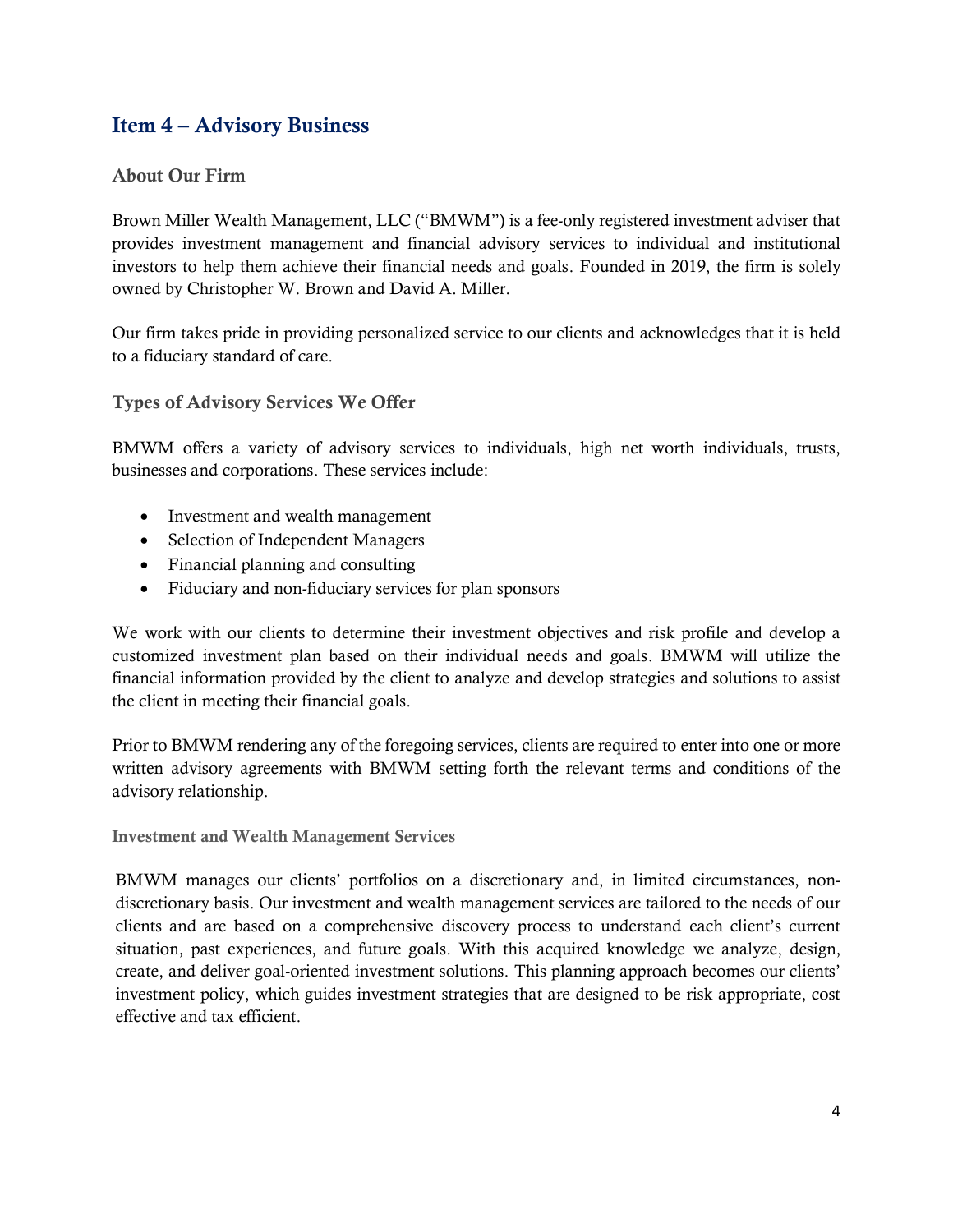Our wealth management services generally include a broad range of comprehensive financial planning and/or consulting services, as well as discretionary or, in limited circumstances, nondiscretionary management of investment portfolios.

Client assets are primarily allocated among individual equity and debt securities, exchange-traded funds ("ETFs"), and institutional mutual funds in accordance with the client's stated investment objective and risk/volatility parameters. We may also recommend clients allocate a certain portion of their assets to independent investment managers ("Independent Managers"). Where appropriate, BMWM may also provide advice about many types of legacy positions or other investments held in client portfolios. Clients may also engage BMWM to manage and/or advise on certain investment products that are not maintained at their primary custodian, such as variable life insurance and annuity contracts and assets held in employer sponsored retirement plans and qualified tuition plans (i.e., 529 plans). In these situations, BMWM will direct or make recommendations for the allocation of client assets among the various investment options available with the product. These assets are generally maintained at the underwriting insurance company or custodian for the plan trustee or administrator and clients retain responsibility for effecting trades in these accounts.

Clients may also retain BMWM to provide advisory services for their retirement plan account. When providing these services, the firm acts as an ERISA 3(21) fiduciary and is required to act under the standard of care in ERISA that is generally a higher standard than imposed on our firm under the Investment Advisers Act of 1940. Advisory services available to plan participants include:

- Non-discretionary investment advice
- Asset allocation models
- Strategic investment allocations
- Investment performance reporting

The decision to implement any recommendations rests exclusively with the plan participant and there is no obligation to implement any such recommendations through our firm.

BMWM consults with clients on an initial and ongoing basis to assess their specific risk tolerance, time horizon, liquidity constraints and other related factors relevant to the management of their portfolios. Clients should promptly notify us if there are changes in their financial situation or if they wish to place any limitations on the management of your account. Clients may impose reasonable restrictions or mandates on the management of an account if BMWM determines, in our sole discretion, the conditions would not materially impact the performance of a management strategy or prove overly burdensome to the firm's management efforts.

To the extent a client decides to invest with an Independent Manager or in a particular fund, those managers and funds will have their own investment practices. Those investment practices are described in each manager's Form ADV or fund's prospectus, or in its offering or other disclosure documents. In addition, selected money managers or funds typically have discretion to determine the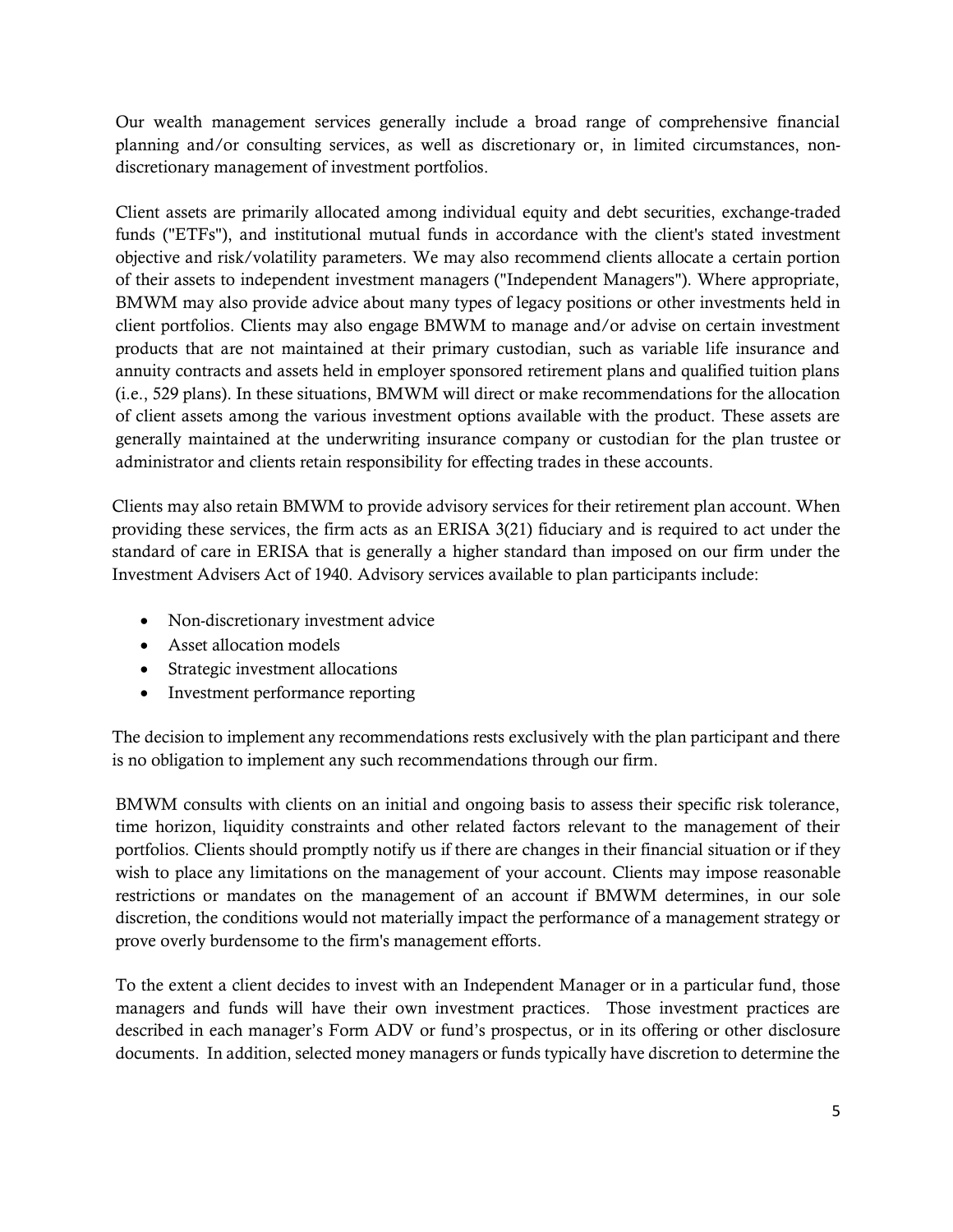type and amount of securities to be purchased or sold for the portion of the assets managed by the money manager or fund.

Selection of Independent Managers

BMWM can select certain Independent Managers to actively manage a portion of its clients' assets. Pursuant to the terms of the investment advisory agreement, BMWM shall have the discretion to appoint and terminate these third-party advisers. The specific terms and conditions under which a client engages an Independent Manager may also be set forth in a separate written agreement with the designated Independent Manager. However, not all Independent Managers require a separate advisory agreement with the designated Independent Manager. Disclosure of the use of an Independent Manager and their additional fees will be provided to clients. Independent Managers utilized by BMWM include sub-advisors, Unified Managed Account (UMA) platforms, and thirdparty advisors. In addition to this brochure, clients will also receive the written disclosure documents of the respective Independent Managers engaged to manage their assets.

BMWM currently partners with Adhesion as our UMA platform provider. When utilizing the Adhesion platform, investment strategy recommendations will be provided by the Independent Manager(s) and communicated to Adhesion as the overlay manager of UMA platform. Taking into consideration such things as tax-loss harvesting, avoiding high-penalty trades due to wash-sales and other trading considerations, Adhesion will then provide trading instructions to TradePMR for execution.

Use of Independent Managers may be a conflict of interest due to the division of advisory services between two investment advisers. BMWM views the use of Independent Managers as a significant benefit to clients. Clients receive the benefit of the additional investment strategy, along with the continued holistic overview of the portfolio(s) and additional planning services provided by BMWM. As part of its fiduciary duty to the client, BMWM performs due diligence on Independent Managers and evaluates a variety of information which may include the Independent Managers' public disclosure documents, materials supplied by the Independent Managers themselves and other thirdparty analyses it believes are reputable. To the extent possible, BMWM seeks to assess the Independent Managers' investment strategies, past performance and risk results in relation to its clients' individual portfolio allocations and risk exposure. BMWM also takes into consideration each Independent Manager's management style, investment returns, reputation, financial strength, reporting, pricing, and research capabilities, among other factors.

BMWM continues to provide services relative to the discretionary or non-discretionary selection of the Independent Managers. On an ongoing basis, BMWM monitors the performance of those accounts being managed by Independent Managers. BMWM seeks to ensure the Independent Managers' strategies and target allocations remain aligned with its clients' investment objectives and overall best interests.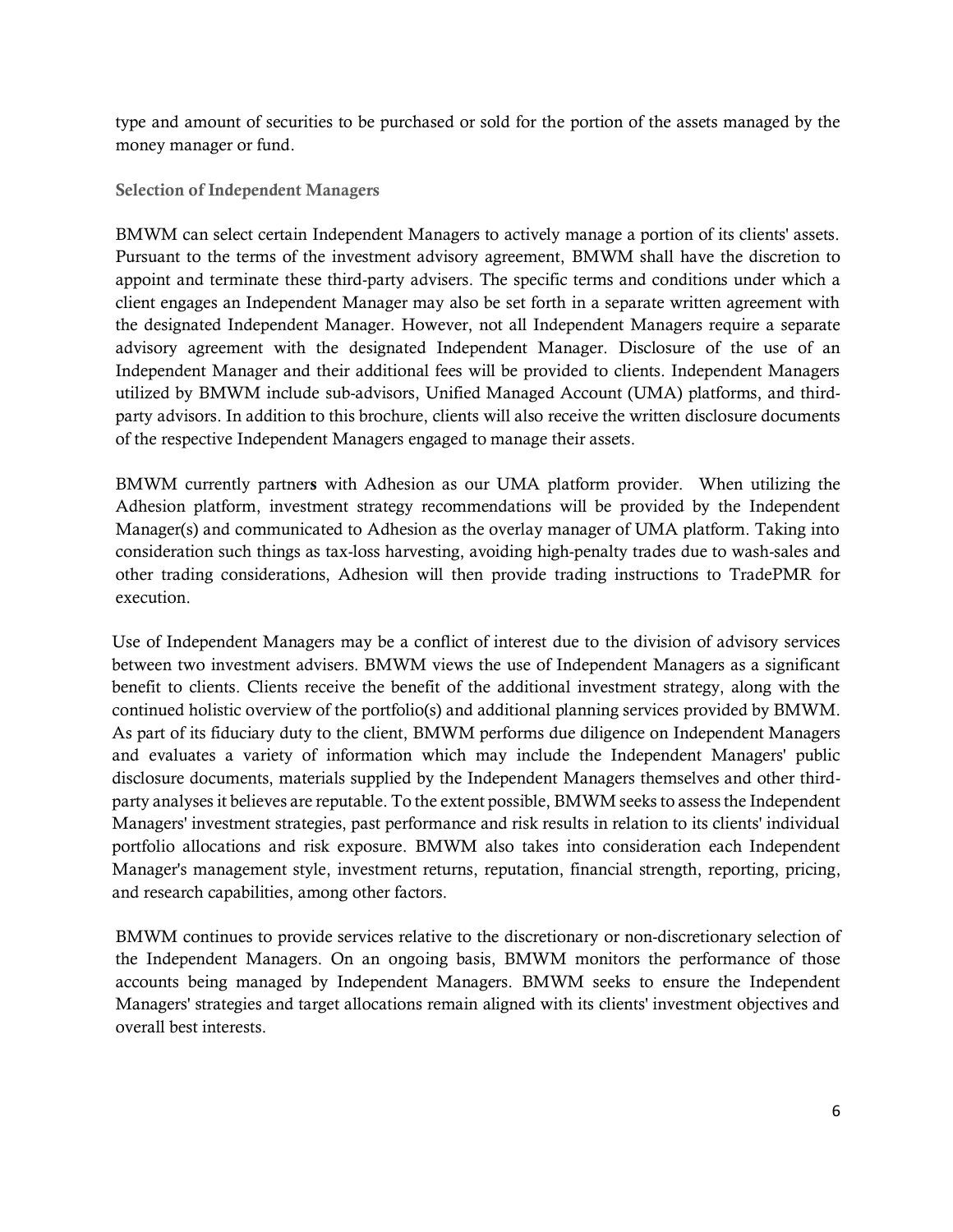Financial Planning and Consulting Services

BMWM starts with an extensive discovery of a client's family situation which includes assets and liabilities as well as estate, tax, and insurance needs. The Firm then employs a risk tolerance and risk capacity-focused simulation to get a detailed cash flow analysis and proposed asset allocation. Together, this information is analyzed to design and develop a proposed financial plan, which is to be dynamic in nature, ever-evolving due to life changes resulting from changes in cash flow needs, risk tolerance, time horizon, or investment objectives.

BMWM's financial planning and consulting services may include any or all of the following functions:

| <b>Business Planning</b>     | Liability Management              |
|------------------------------|-----------------------------------|
| Cash Flow Forecasting        | Risk Management                   |
| Trust and Estate Planning    | Charitable Planning               |
| <b>Financial Planning</b>    | Distribution Planning             |
| <b>Investment Consulting</b> | Tax Planning                      |
| Insurance Planning           | <b>Retirement Plan Consulting</b> |
| <b>Education Planning</b>    | <b>Federal Benefits Analysis</b>  |

While each of these services is available on a stand-alone basis, certain of them may also be rendered in conjunction with investment portfolio management services, as part of a comprehensive wealth management engagement (described in more detail below). In performing these services, BMWM is not required to verify any information received from the client or from the client's other professionals (e.g., attorneys, accountants, etc.), and is expressly authorized to rely on such information. BMWM may recommend clients engage the firm for additional related services, or we may recommend other professionals to implement recommendations made by BMWM. Such additional services by BMWM or another professional will be provided for additional compensation, commensurate with the nature, extent, complexity, and other characteristics of such services. Clients are advised that a conflict of interest exists because the firm will have an incentive to recommend such additional services based on the compensation to be received, rather than solely based on the client's needs, and in some cases, based on the prospect of cross-referrals of advisory clients from the other professional or his or her firm.

BMWM also provides advice in the form of financial consultations. This hourly service consists of consultations based on specific investment and financial concerns of the client. Consulting services may include, for example, assistance with establishing and implementing a retirement plan, preparation or review of an investment policy statement, the compilation of reports on various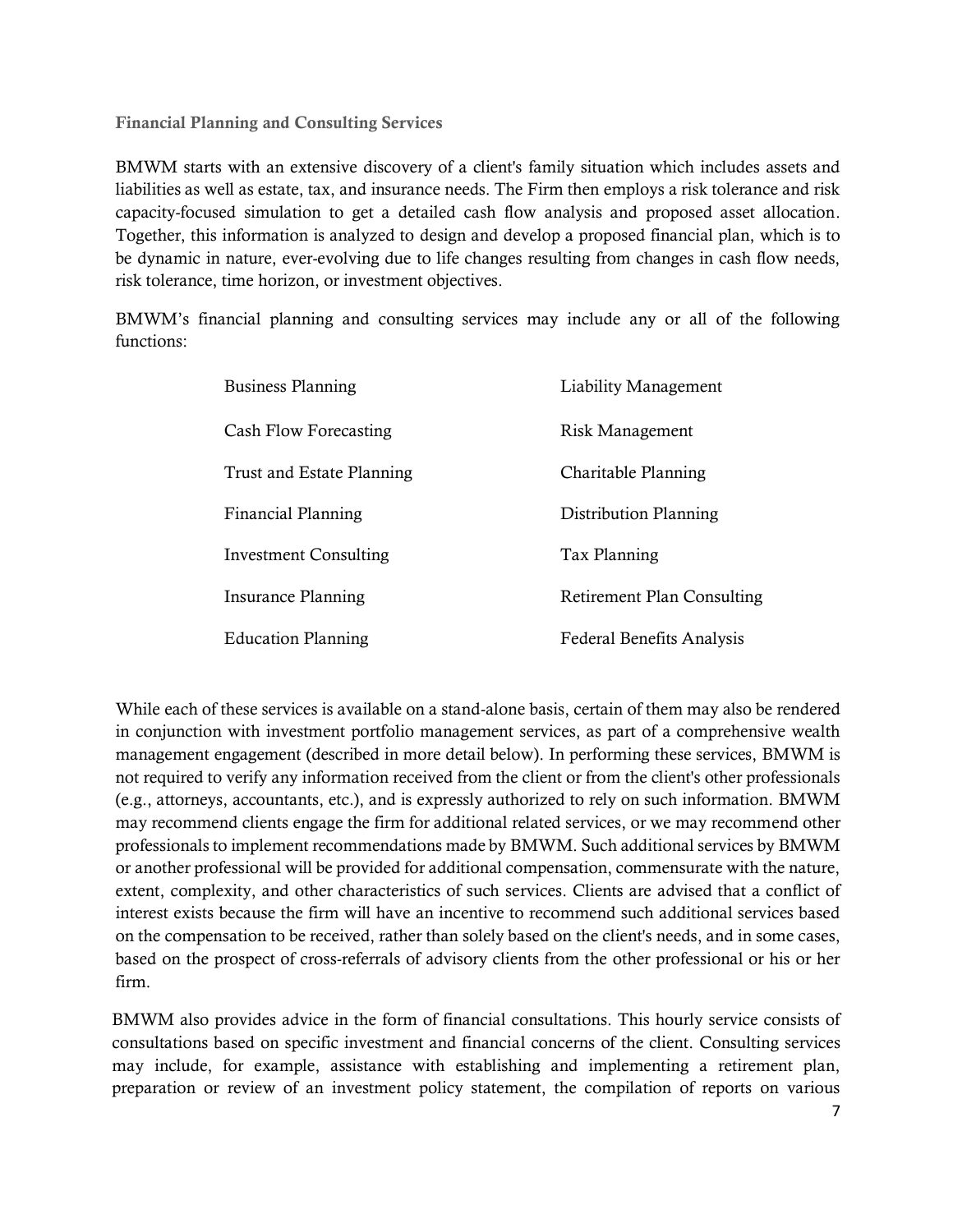investment accounts, and asset allocation recommendations. The scope and depth of the consultation varies depending on the client's particular circumstances and needs. BMWM provides financial planning and consulting services to non-advisory clients for a fixed fee or hourly fee.

Clients are under no obligation to act upon any recommendations made by BMWM under a financial planning or consulting engagement or to engage the services of a third-party professional. Clients retain the absolute right to decide whether or not to act on such recommendations, and if they choose to act on such recommendations, whether to engage the Firm or such professional for such services or to engage another investment adviser or professional of their choosing, which may charge less (or more) for such services. Should a client choose to implement the recommendations contained in the plan, BMWM suggests the client work closely with his/her attorney, accountant and/or insurance agent.

Implementation of financial plan recommendations is entirely at the client's discretion. Financial planning recommendations are of a generic nature and are not limited to any specific product or service offered by a broker dealer or insurance company.

No Legal, Accounting or Tax Advice. BMWM will act solely in its capacity as a registered investment advisor and does not provide any legal, accounting or tax advice. Client should seek the counsel of a qualified accountant and/or attorney when necessary. BMWM may assist clients with tax harvesting and we will work with a client's tax specialist to answer any questions related to the client's portfolio account.

Fiduciary and Non-Fiduciary Services for Plan Sponsors

Retirement plan sponsors may retain our firm to provide advisory and consulting services for plan assets. 3(21) fiduciary services available to plan sponsors include:

- Reviewing and assisting in the establishment of investment policies and objectives on behalf of the plan
- Assistance with development of an Investment Policy Statement
- Recommending core investments to be offered to plan participants for selection by the plan sponsor
- Recommending investment managers, within the meaning of ERISA Section 3(38), on behalf of the plan, to be offered as investment options for plan participants
- Monitoring of the plan's investments or investment managers in accordance with the plan's Investment Policy Statement or other relevant guidelines

Non-fiduciary consulting services available to plan sponsors include:

- Educating plan participants on investment options available within the plan
- Preparation of periodic performance reports for the plan's investments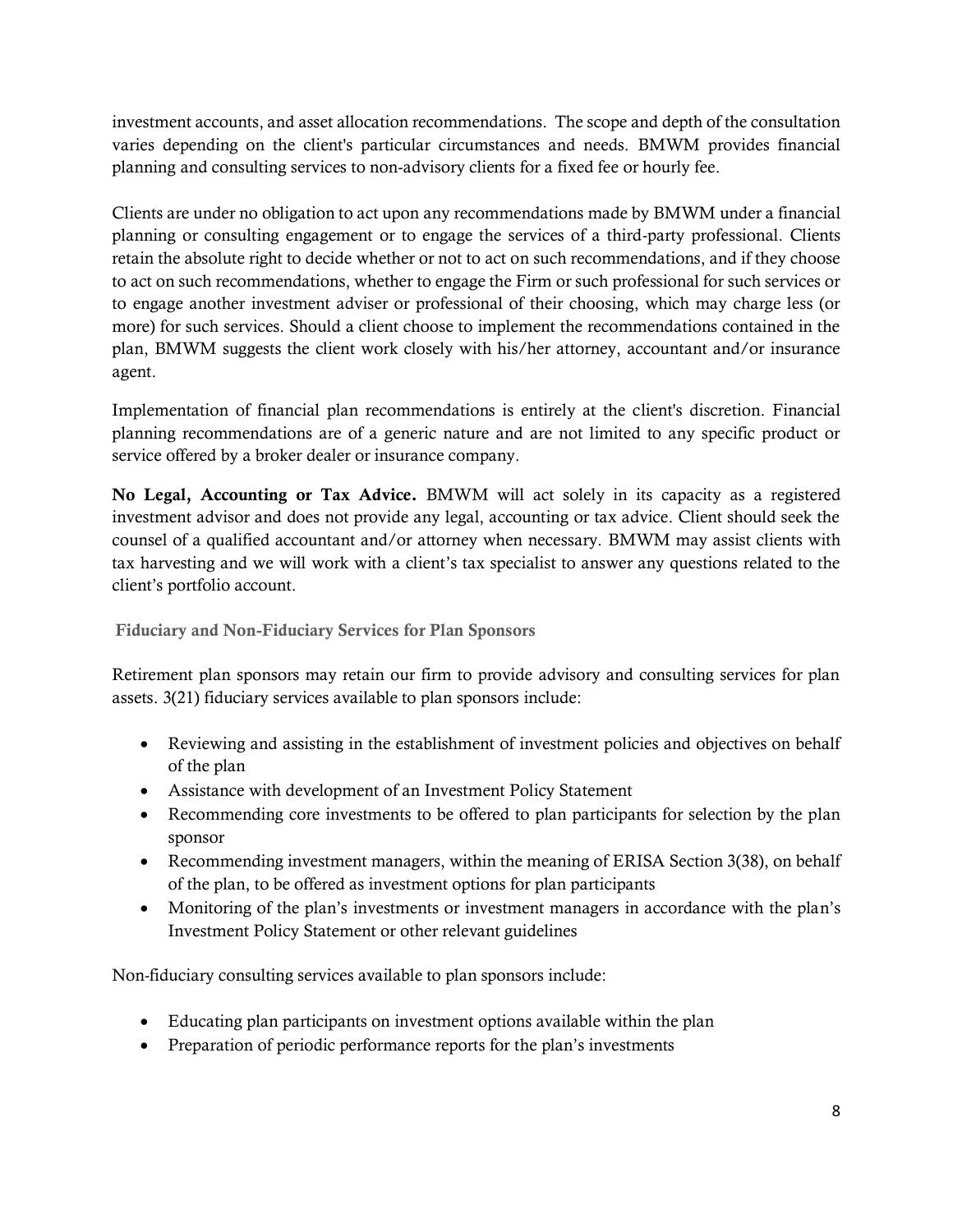- Assistance with monitoring the reasonableness of the fees and expenses of the plan's investments or investment managers in accordance with the plan's Investment Policy Statement or other relevant guidelines
- Benchmarking existing plan service providers to industry peers, and where appropriate, conducting a search for new providers for the plan sponsor's consideration and providing our recommendation.

#### Amount of Assets We Manage

As of December 31, 2021, BMWM managed approximately \$575,711,694 on a discretionary basis and \$36,049,819on a non-discretionary basis, for a total of \$611,761,513 in regulatory assets under management. Discretionary assets under management are those for which we have an ongoing responsibility to select and make securities recommendations that are in line with your financial needs and objectives and then effect those securities transactions without first consulting you. Nondiscretionary assets under management are those for which we have an ongoing responsibility to select and make securities recommendations that are in line with your financial needs and objectives and then effect those securities transactions only after consulting with you to inform you of the transaction(s) and obtaining your approval to move forward.

### <span id="page-8-0"></span>Item 5 – Fees and Compensation

How We Are Compensated for Our Advisory Services

BMWM offers our advisory services on a fee-only basis. Our fees vary among the different types of advisory services we offer and may be negotiated at our sole discretion. The specific fees and manner in which fees are charged and calculated are described in your investment advisory agreement. Clients should carefully review the investment advisory agreement prior to signing it.

Fees for our advisory services may be higher than fees charged by other advisers who offer similar services. A client may be charged different fees than similarly situated clients for the same services. Clients should carefully review this brochure to understand the fees and other sources of compensation that exist among our services prior to entering into an investment advisory contract with our firm.

Investment and Wealth Management Services

BMWM offers investment and wealth management services for an annual fee based on the amount of assets under the firm's management. Fees are generally billed in arrears each calendar quarter based on the average daily balance. BMWM, in our sole discretion, may waive the minimum annual fee based upon certain criteria, including, but not limited to, anticipated future earning capacity and/or additional assets, dollar amount of assets to be managed, related accounts, account composition, preexisting client relationships, account retention, and pro bono activities. For investment and wealth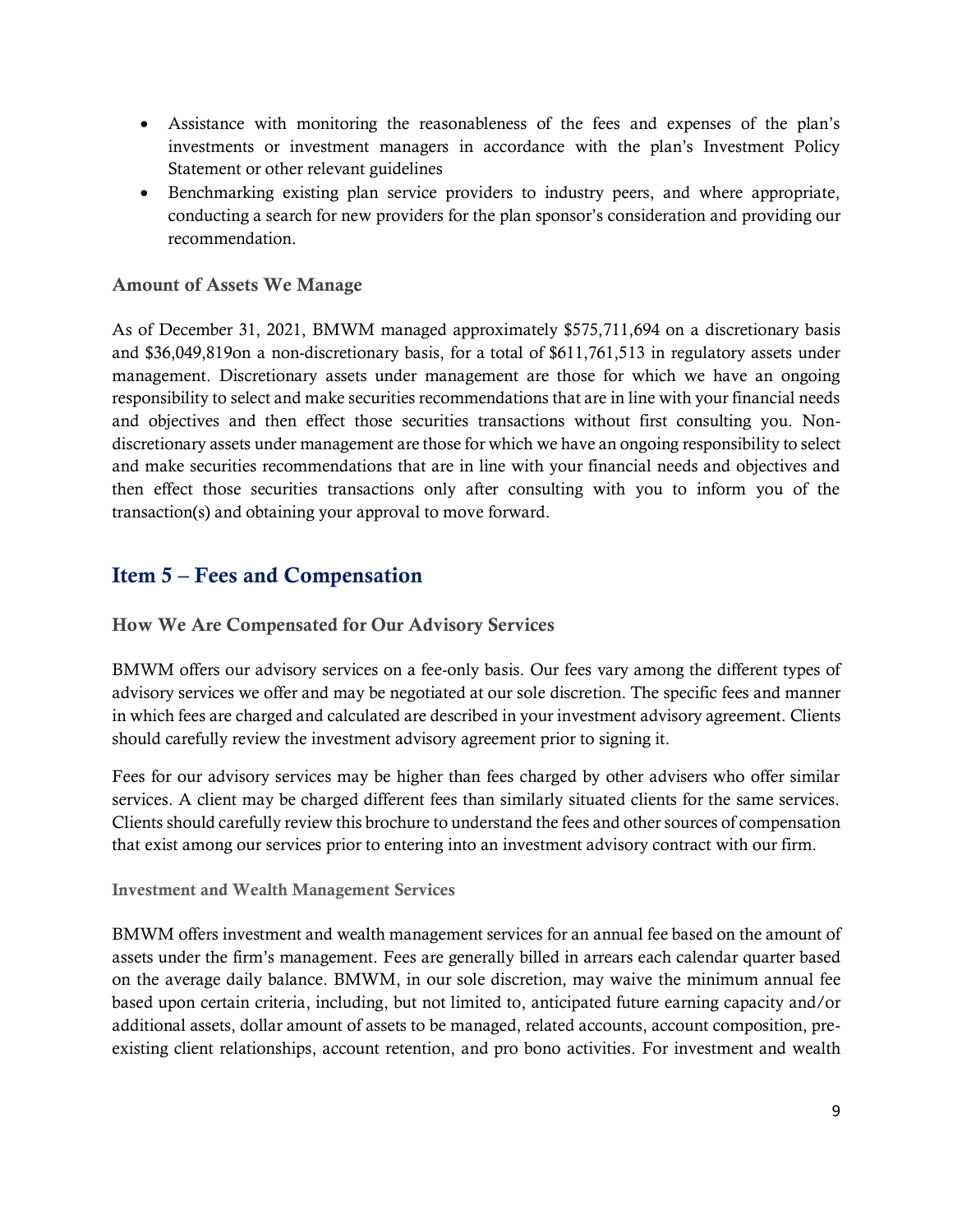management services BMWM provides with respect to certain client holdings (e.g., held-away assets, 529 plans, etc.), we may negotiate a fee rate that differs from our standard fee schedule.

Clients are responsible for paying the charges for transactions in their account in addition to BMWM's annual advisory fee. Please refer to the broker-dealer's disclosure documents for specific transaction costs.

| <b>Assets Under Management</b> | <b>BMWM Annual Advisory Fee</b> |
|--------------------------------|---------------------------------|
| First \$500,000                | 1.25%                           |
| Next \$500,000                 | 1.00%                           |
| Next \$1,000,000               | 0.85%                           |
| Next \$1,000,000               | 0.75%                           |
| Next \$2,000,000               | 0.60%                           |
| Next \$5,000,000               | 0.50%                           |
| Above \$10,000,000             | 0.35%                           |

Our graduated fee schedule is as follows:

This fee schedule may be based on cumulative household assets under management. However, certain ERISA rules prevent householding corporate plans with personal assets for fee reductions. Clients should refer to their advisory agreement for their specific fee rate(s).

Selection of Independent Managers

Fees for Independent Managers are set forth by the Independent Manager and are in addition to BMWM's fee schedule noted above. Details of the specific fee rate per Independent Manager will be provided to clients.

#### Third-Party Managers

BMWM can also recommend client's assets be managed by Independent Managers. Fees for assets managed by an Independent Manager will vary based on the Independent Manager's fee schedule and will generally range from 0.20 - 0.50% annually. Independent Managers will deduct their own fee directly from the client's assets separately from the BMWM fee. Clients should refer to the Independent Manager's Form ADV Part 2A Brochure for information on their fees and compensation.

#### Adhesion UMA Platform

Should BMWM recommend client assets be placed with an Independent Manager available through the Adhesion platform, a separate, additional fee of up to 0.50% annually will be charged to the client. This fee covers the services of the independent manager as well as the Adhesion platform fee for management of the program, including facilitating and communicating trades to TradePMR. The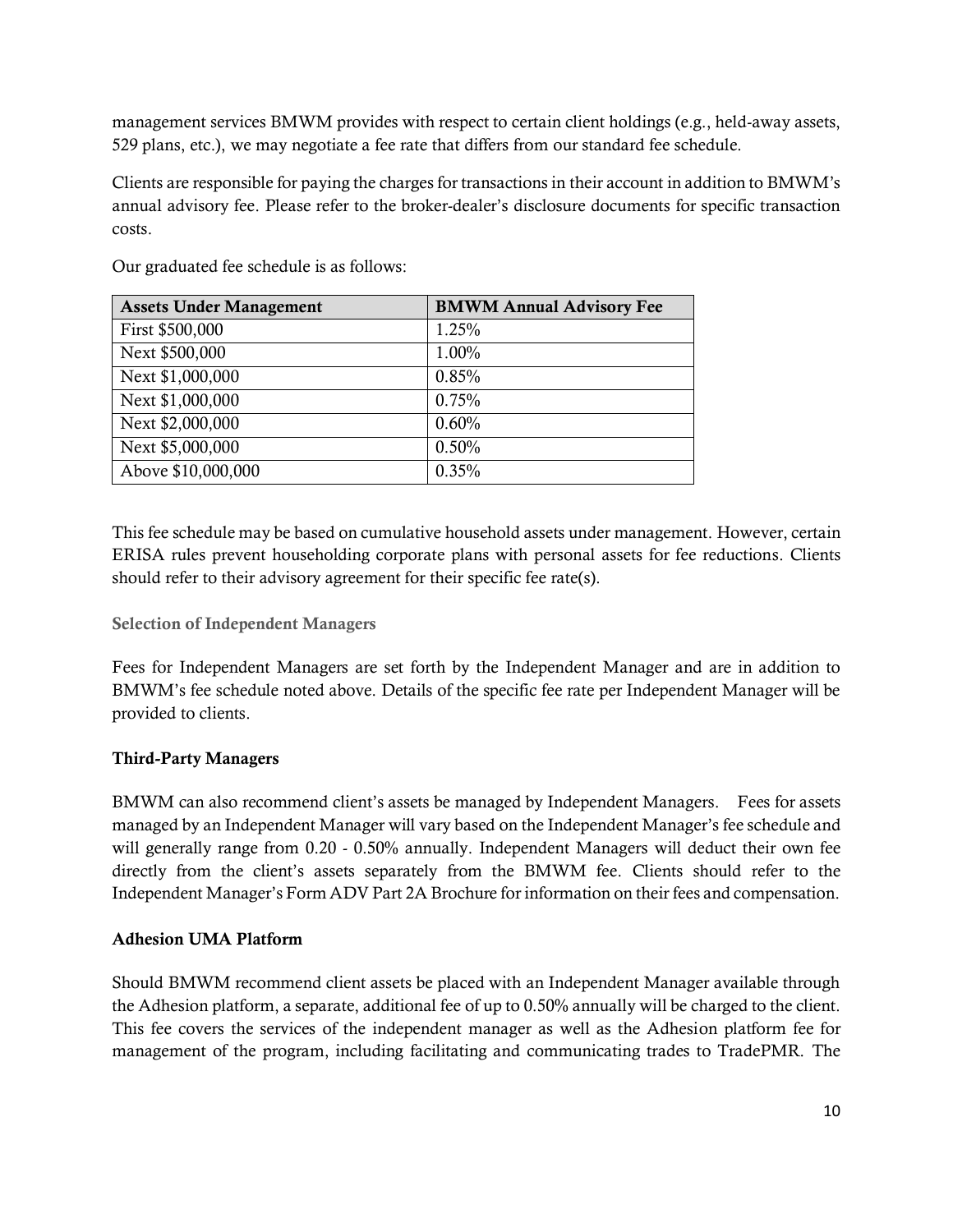Adhesion fee will be deducted from the client's assets along with BMWM's fee described directly above. This fee is separate and distinct from BMWM's fees.

#### Separate Financial Planning and Consulting Services

Fees for financial planning and/or consulting services can be billed on a project, fixed rate, or an hourly rate. There is no minimum fee required for this service, however the financial analysis fee shall not exceed \$20,000. BMWM requires a retainer for the services which is payable upon entering the agreement. The balance of the fee is due and payable upon receipt of the final consulting or planning services. BMWM may agree with clients to charge fixed fees for consulting. Based on the task(s) to be performed, BMWM and the client may agree on a fixed fee based on an estimate of the number of hours necessary for completion. BMWM may request a deposit to initiate consulting services. BMWM will not request the prepayment of fees more than \$1,200 more than six months in advance.

#### Fiduciary and Non-Fiduciary Services for Plan Sponsors

Fees for retirement plan sponsors are either set at a flat rate, hourly rate or based upon the value of the plan assets that are the subject of the consulting services and are generally payable in arrears on a quarterly basis. Fees for one-time projects are payable either upon completion of the project or half paid upon execution of the agreement with the balance due upon completion of the project. A graduated fee schedule may be set by the firm for fees based on the value of plan assets. Such fee schedule will be described in the services agreement.

#### Payment of Fees

Clients may elect to be billed for fees or authorize BMWM to instruct the account custodian to directly debit fees from the client's account. Accounts initiated or terminated during a calendar quarter will be charged a prorated fee.

Fees for our investment and wealth management services are generally billed in arrears. Upon termination of an advisory agreement with our firm, any earned, unpaid fees will be due and payable.

- For Independent Managers utilized, the Independent Manager determines the manner in which advisory fees are billed (in advance or arrears). Clients should refer to the manager's Form ADV Part 2A Brochure for additional information on how fees are paid for their services.
- For financial planning and consulting services, refunds are calculated based on the value of the services that were completed prior to termination of the advisory agreement.
- Fees for fiduciary and non-fiduciary consulting services for plan sponsors are generally payable in arrears. For one-time projects that are partly paid upon execution of the agreement, the amount of the refund is calculated based on the value of the services that were completed. Any earned, unpaid fees will be due and payable upon termination of the advisory contract.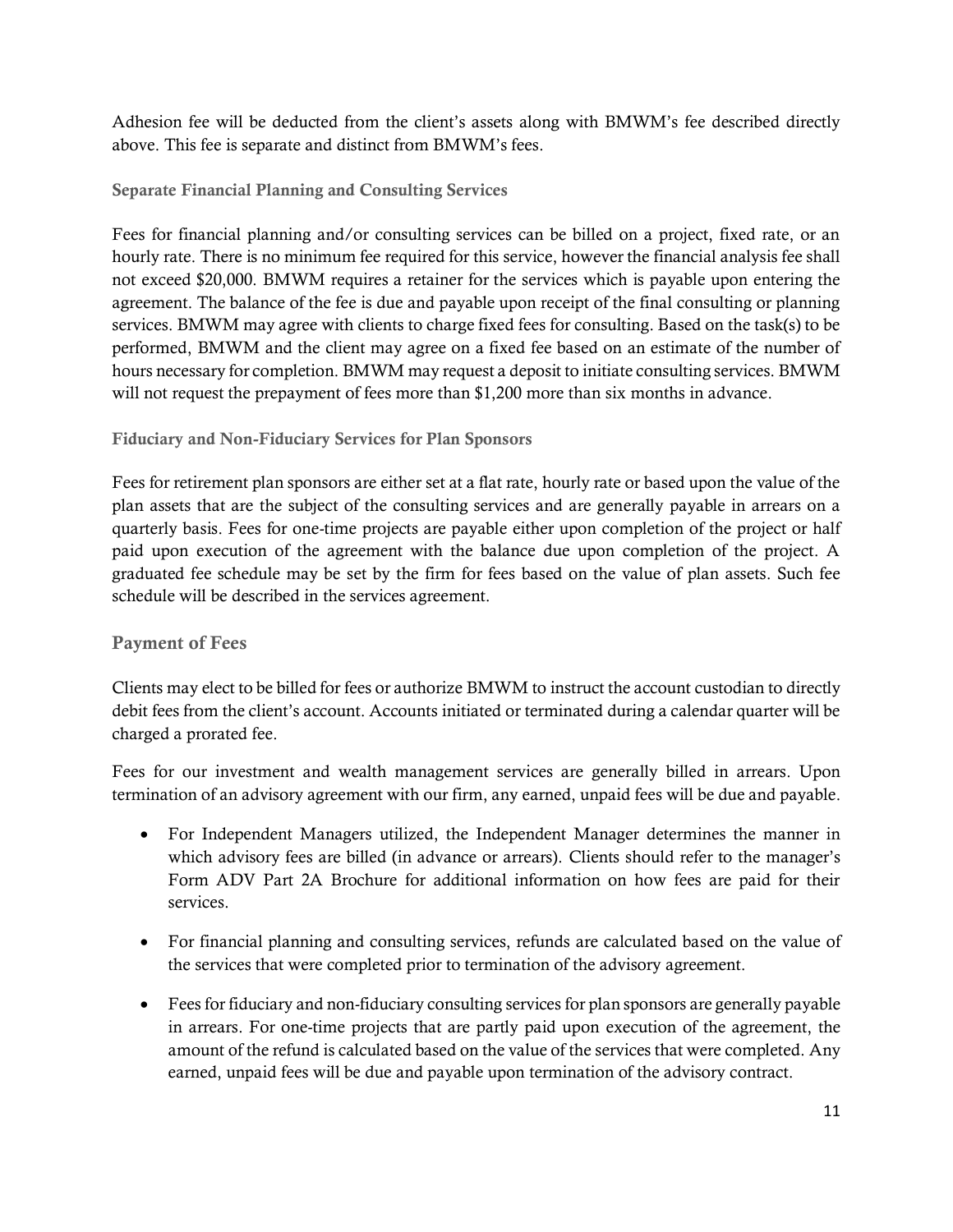#### Other Types of Fees and Expenses Clients May Incur

BMWM's fees are exclusive of brokerage commissions and/or fees, custodial fees and other related costs and expenses which shall be incurred by the client. Clients may incur certain charges imposed by custodians, brokers, third-party investments and other third parties, such as fees charged by Independent Managers, custodial fees, odd-lot differentials, transfer taxes, wire transfer and electronic fund fees, and other fees and taxes on brokerage accounts and securities transactions. Decisions to reallocate account assets may result in clients incurring a redemption fee imposed by one or more mutual funds held in an account. Mutual funds and exchange traded funds also charge internal management fees, which are disclosed in a fund's prospectus. Such charges and fees are exclusive of and in addition to BMWM's fee. BMWM shall not receive any portion of these charges, fees, and costs, including any distribution or "12b-1" fees paid by the mutual funds in which client account assets are invested.

#### Other Types of Compensation We Receive

BMWM has contracted with Trade-PMR, Inc. ("Trade-PMR") for brokerage services, including trade processing, collection of management fees, marketing assistance and research. Item 12 – Brokerage Practices further describes the factors that BMWM considers in selecting or recommending brokerdealers for client transactions and determining the reasonableness of their compensation (e.g., commissions and/or brokerage fees).

### <span id="page-11-0"></span>Item 6 – Performance-Based Fees and Side-By-Side Management

<span id="page-11-1"></span>BMWM does not charge any performance-based fees or participate in side-by-side management.

### Item 7 – Types of Clients

BMWM offers investment advisory services to a wide variety of clients, including individuals, high net worth individuals and families, pension, profit-sharing and other employer sponsored plans, trusts, estates, family entities, charitable institutions, foundations, endowments, corporations, and other business entities.

For new client relationships, BMWM generally requires a minimum account of \$500,000 - \$1,000,000 per household to open an account. The firm, in its sole discretion, may accept clients with smaller portfolios based upon each client's particular circumstances as it deems appropriate. BMWM may aggregate the portfolios of family/household members to meet the minimum portfolio size.

Certain Independent Managers may impose more restrictive account requirements and varying billing practices than BMWM. In such instances, BMWM may alter its corresponding account requirements and/or billing practices to accommodate those of the Independent Managers.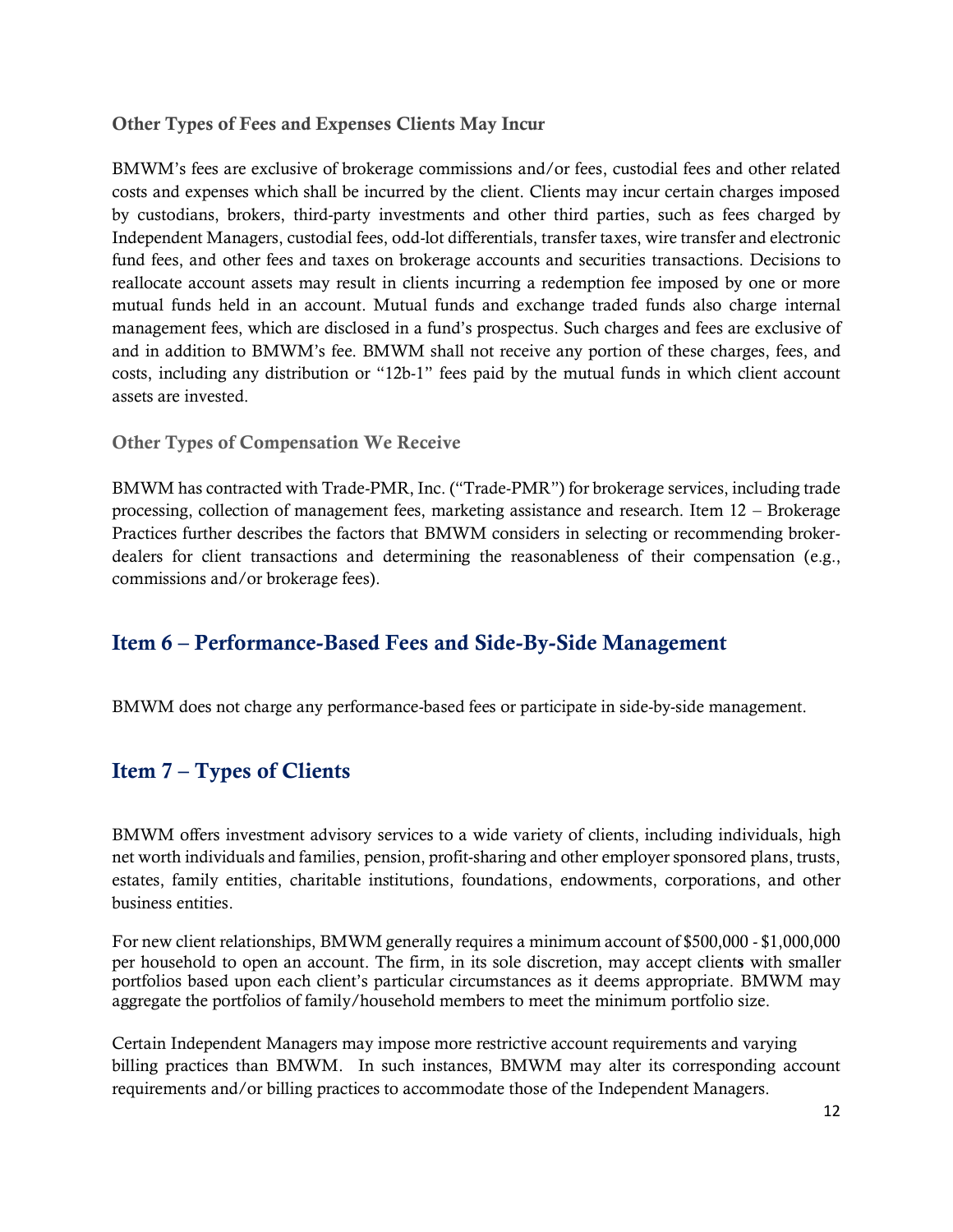### <span id="page-12-0"></span>Item 8 – Methods of Analysis, Investment Strategies

#### Methods of Analysis and Investment Strategies

BMWM carefully constructs a tax-efficient and cost-effective asset allocation strategy based on a client's unique cash flow needs, stated return and risk profile. Security selection is based on qualitative, quantitative, technical, and relative strength metrics. Portfolios holdings are constantly monitored and adjusted as market conditions and our clients' circumstances dictate. Clients may hold or retain other types of assets as well, and BMWM may offer advice regarding those various assets as part of our services. Advice regarding such assets generally will not involve asset management services.

BMWM predominantly utilizes a combination of active and passive strategies to allocate client assets among publicly traded securities, such as stocks, bonds, ETFs, mutual funds, and/or separately managed portfolios. Nevertheless, individual client circumstances may dictate the use of other types of securities, actively managed portfolios, or alternative investments. Depending upon the client's financial needs, strategies implemented might include long term purchases (securities held at least a year), short term purchases (securities sold within a year), trading (securities sold within 30 days), short sales, margin transactions, option writing, including covered options, uncovered options or spreading strategies, and other securities transactions.

#### Risk of Loss

Investing in securities involves risk of loss that clients should be prepared to bear. All investments present the risk of loss of principal – the risk that the value of securities (e.g., stocks, mutual funds, ETFs, bonds, etc.), when sold or otherwise disposed of, may be less than the price paid for the securities. Even when the value of the securities when sold is greater than the price paid, there is the risk that the appreciation will be less than inflation. In other words, the purchasing power of the proceeds may be less than the purchasing power of the original investment. There is no guarantee that investment recommendations made by BMWM will be accurate. We cannot assure that an account will increase, preserve capital or generate income, nor can we assure that investment objectives will be realized. Although all investments involve risk, our investment advice seeks to limit risk through diversification among various asset classes.

We may recommend a variety of security types for an account in an effort to achieve a client's individual needs and goals. This may include, but is not limited to, stocks, bonds, open-end and closedend mutual funds, ETFs, hedge funds, private equity funds, venture capital funds, advisory accounts, real estate investment trusts, or other private alternative or other investment funds. An investment in such other funds or managers may present risks specific to the particular investment vehicle, such as long-term illiquidity, redemption notice periods or other restrictions on redemptions, capital calls, or periodic taxable income distribution.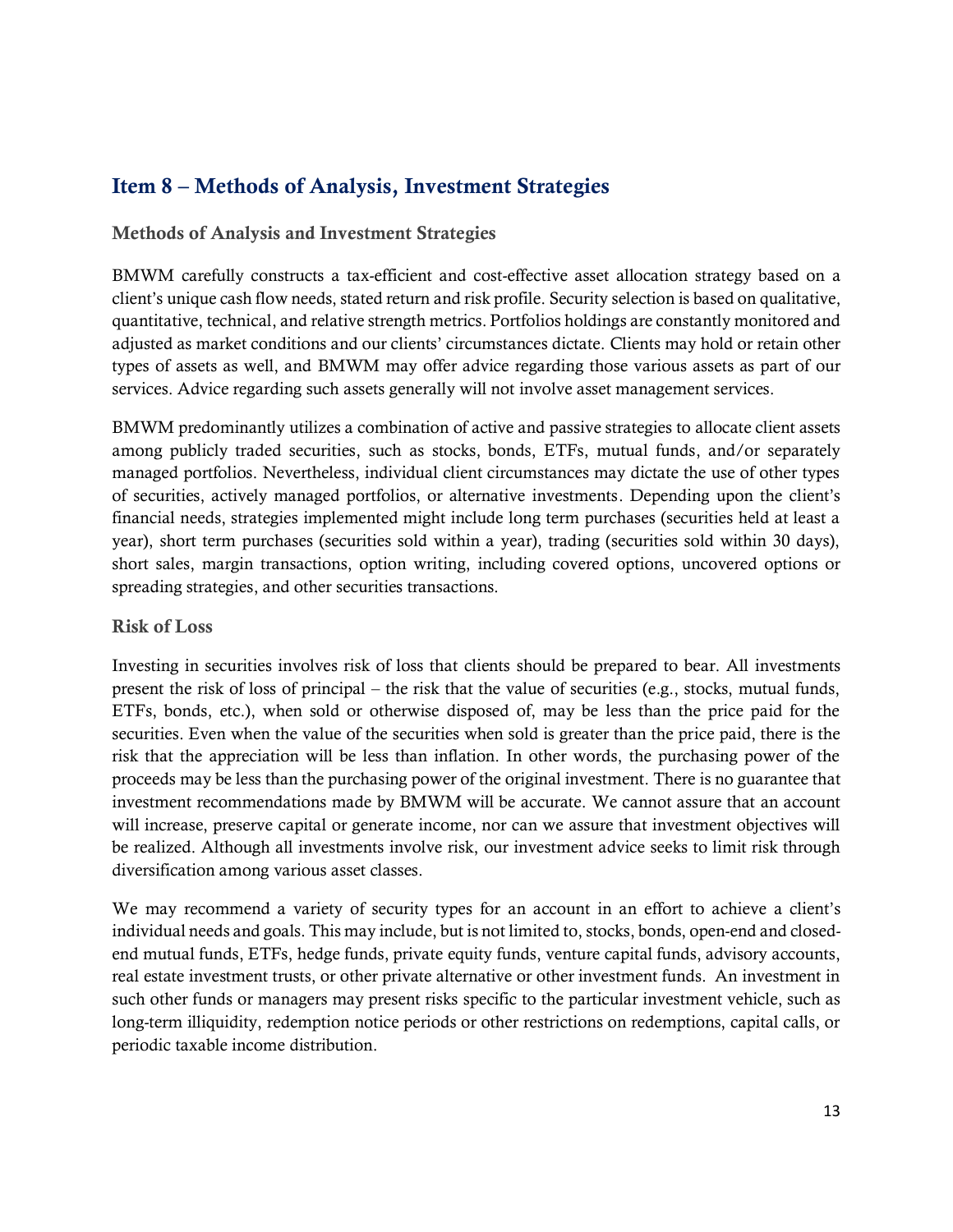Described below are the material risks associated with investing in the types of securities we generally use in client accounts:

#### Equity Securities

In general, prices of equity securities (common, convertible preferred stocks and other securities whose values are tied to the price of stocks, such as rights, warrants and convertible debt securities) are more volatile than those of fixed-income securities. The prices of equity securities could decline in value if the issuer's financial condition declines or in response to overall market and economic conditions. Investments in smaller companies and mid-size companies may involve greater risk and price volatility than investments in larger, more mature companies.

#### Fixed-Income Securities

The return and principal value of bonds fluctuate with changes in market conditions. Fixed-income securities are subject to interest rate risk and credit quality risk. The market value of fixed-income securities generally declines when interest rates rise, and an issuer of fixed-income securities could default on its payment obligations. Changes in interest rates generally have a greater effect on bonds with longer maturities than on those with shorter maturities. If bonds are not held to maturity, they may be worth more or less than their original value. Credit risk refers to the possibility that the issuer of a bond will not be able to make principal and/or interest payments. High yield bonds, also known as "junk bonds," carry higher risk of loss of principal and income than higher rated investment grade bonds.

#### Mutual Funds

Mutual funds may invest in different types of securities, such as value or growth stocks, real estate investment trusts, corporate bonds or U.S. government bonds. There are risks associated with each asset class.

An investment in a money market fund is not insured or guaranteed by the Federal Deposit Insurance Corporation or any other governmental agency. Although money market funds seek to preserve the value of an investment at \$1.00 per share, it is possible to lose money by investing in the fund. Redemption is at the current net asset value, which may be more or less than the original cost. Aggressive growth funds are most suitable for investors willing to accept price per share volatility since many companies that demonstrate high growth potential can also be high risk. Income from tax-free mutual funds may be subject to local, state and/or the alternative minimum tax.

Because each mutual fund owns different types of investments, performance will be affected by a variety of factors. The value of an investment in a mutual fund will vary from day to day as the values of the underlying investments in a fund vary. Such variations generally reflect changes in interest rates, market conditions and other company and economic news. These risks may become magnified depending on how much a fund invests or uses certain strategies. A fund's principal market segment(s),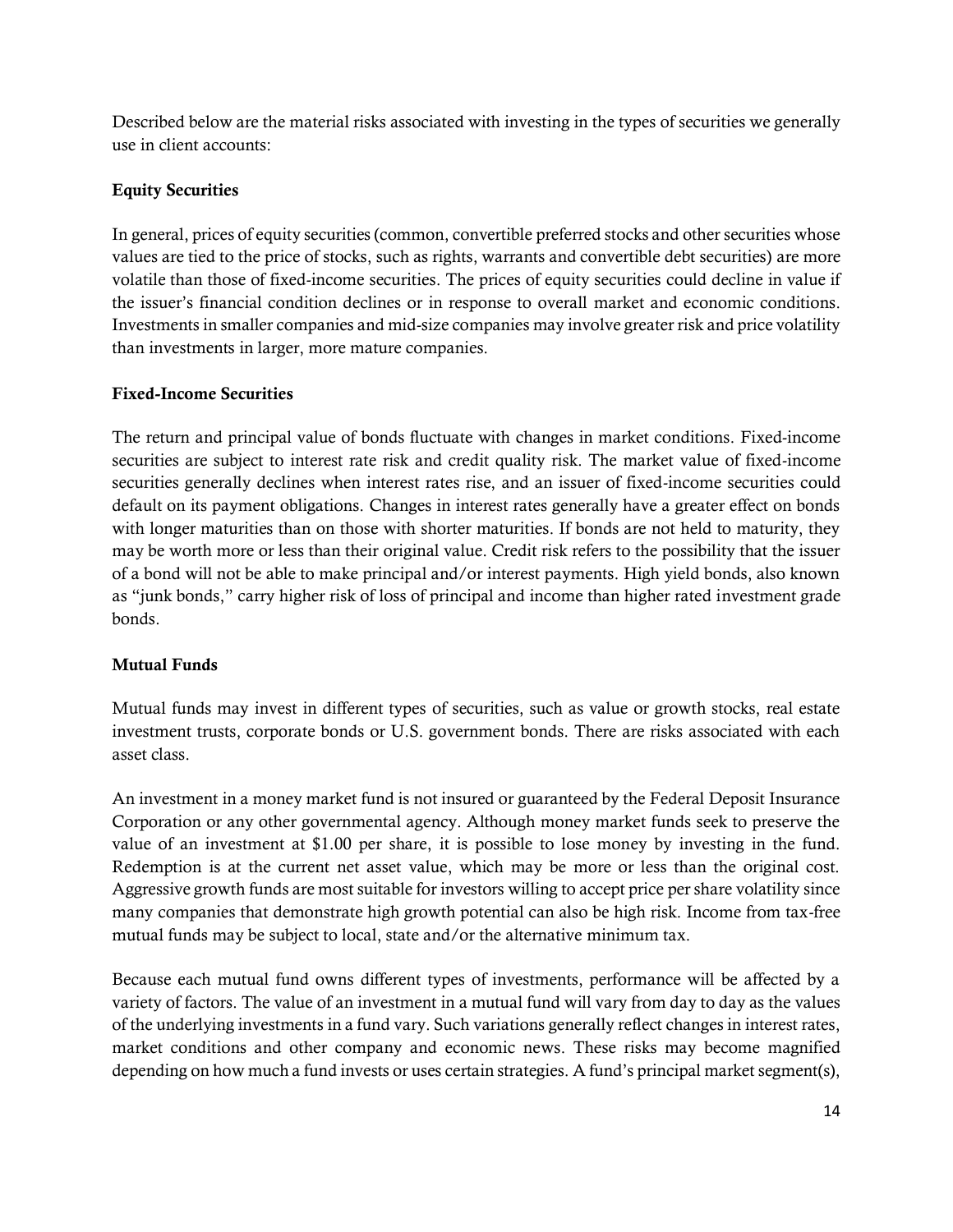such as large-cap, mid-cap or small-cap stocks, or growth or value stocks may underperform other market segments or the equity markets as a whole.

Clients can find additional information regarding these risks in the fund's prospectus.

#### Exchange-Traded Funds (ETFs)

ETFs are typically investment companies that are legally classified as open-end mutual funds or unit investment trusts. ETFs differ from traditional mutual funds in that ETF shares are listed on a securities exchange. Shares can be bought and sold throughout the trading day like shares of other publicly traded companies. ETF shares may trade at a discount or premium to their net asset value. This difference between the bid price and ask price is often referred to as the "spread." The spread varies over time based on the ETF's trading volume and market liquidity and is generally lower if the ETF has a lot of trading volume and market liquidity and higher if the ETF has little trading volume and market liquidity. Liquidity risks are higher for ETFs with a large spread. ETFs may be closed and liquidated at the discretion of the issuing company.

#### International Investing

The risks of investing in foreign securities include loss of value as a result of political or economic instability; nationalization, expropriation or confiscatory taxation; changes in foreign exchange rates and foreign exchange restrictions; settlement delays; and limited government regulation (including less stringent reporting, accounting, and disclosure standards than are required of U.S. companies). These risks may be greater with investments in in emerging markets. Certain investments utilized by BMWM may also contain international securities.

#### Cash and Cash Equivalents

A portion of account assets may be invested in cash or cash equivalents to achieve a client's investment objective, provide ongoing distributions and/or take a defensive position. Cash holdings may result in a loss of market exposure.

#### Alternative Investments

Alternative investments are illiquid investments and do not trade on a national securities exchange. Alternative investments typically include investments in direct participation program securities (partnerships, limited liability companies, business development companies or real estate investment trusts), commodity pools, private equity, private debt or hedge funds. Alternative investments are subject to various risks, such as illiquidity and property devaluation based on adverse economic and/or real estate market conditions.

Alternative investments are not suitable for all investors. Investors considering an investment strategy utilizing alternative investments should understand that alternative investments are generally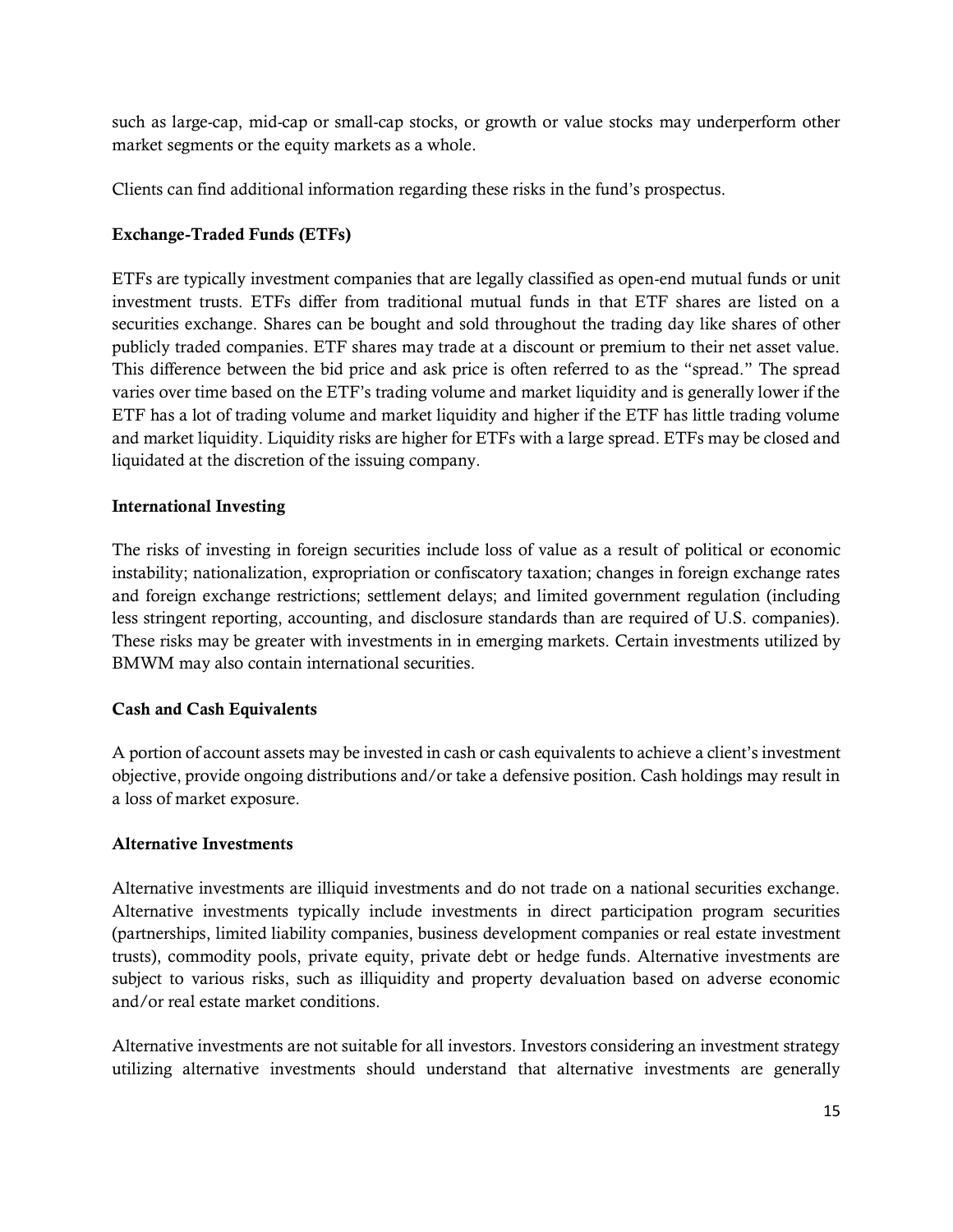considered speculative in nature and may involve a high degree of risk, particularly if concentrating investments in one or few alternative investments. These risks are potentially greater and substantially different than those associated with traditional equity or fixed income investments. Additional information regarding these risks can be found in the product's prospectus or offering documents.

### <span id="page-15-0"></span>Item 9 – Disciplinary Information

As a registered investment adviser, BMWM is required to disclose all material facts regarding any legal or disciplinary events that would be material to clients' evaluation of our firm or the integrity of our management. BMWM has no disciplinary information to report.

### <span id="page-15-1"></span>Item 10 – Other Financial Industry Activities and Affiliations

BMWM has no other financial industry activities or affiliations.

### <span id="page-15-2"></span>Item 11 – Code of Ethics, Participation in Client Transactions and Personal Trading

Our Code of Ethics

BMWM is committed to providing investment advice with the utmost professionalism and integrity. Our firm strives to identify manage and/or mitigate conflicts of interest and has adopted policies, procedures and oversight mechanisms to address conflicts of interest. We have adopted a Code of Ethics that emphasizes our fiduciary obligation to put client interests first and is designed to ensure personal securities transactions, activities, and interests of employees will not interfere with the responsibilities to make decisions in the best interest of clients. All supervised persons of our firm must acknowledge and comply with our Code of Ethics.

Clients may request a copy of our Code of Ethics by contacting us at (703) 972-1950.

#### Participation in Client Transactions

BMWM does not affect principal or agency cross securities transactions for client accounts. BMWM also does not cross trades between client accounts. Principal transactions are generally defined as transactions where an adviser, acting as principal for its own account or the account of an affiliated broker-dealer, buys from or sells a security to an advisory client. An agency cross transaction is defined as a transaction where a person acts as an investment adviser in relation to a transaction in which the investment adviser, or any person controlled by or under common control with the investment adviser, acts as broker for both the advisory client and for another person on the other side of the transaction.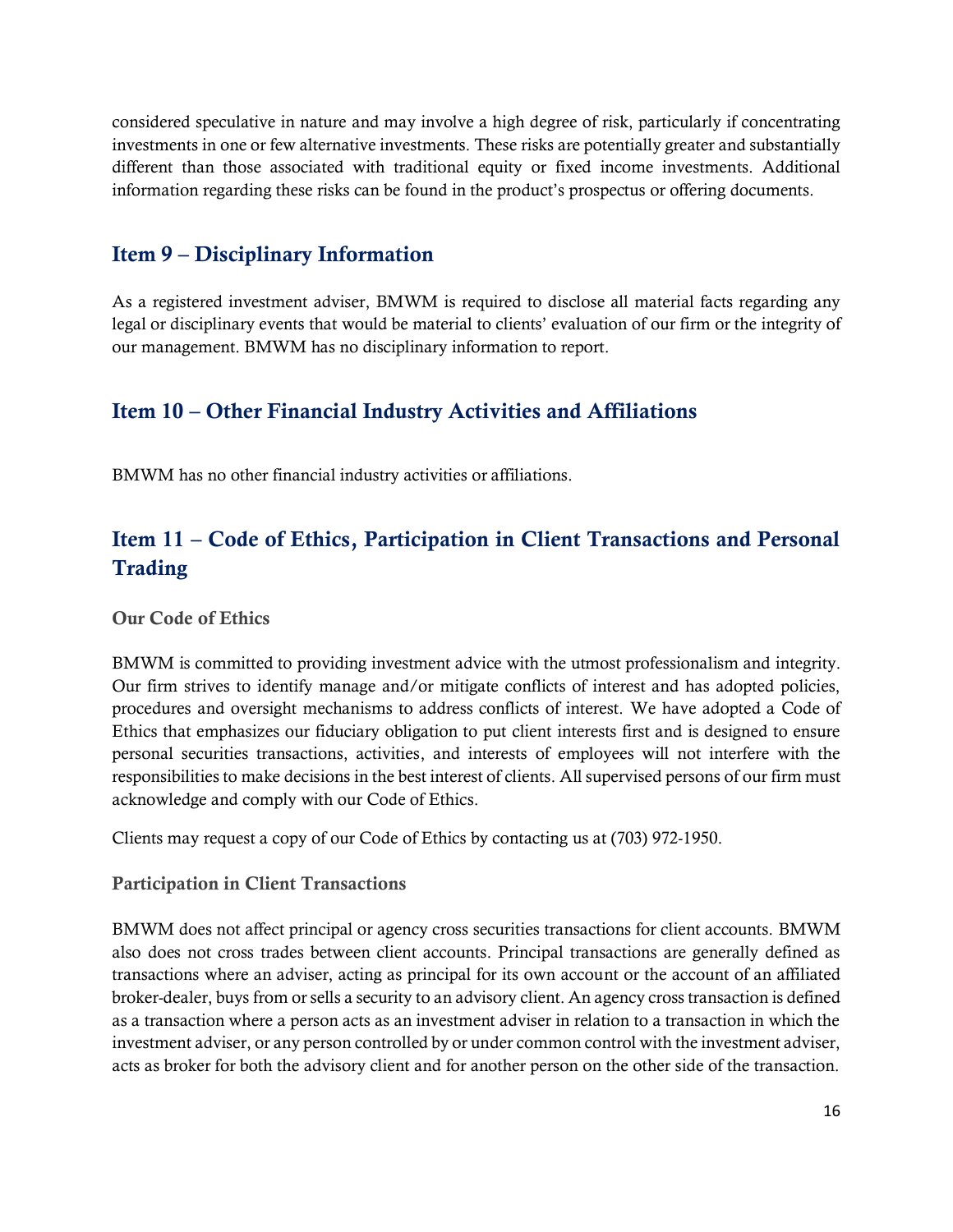Agency cross transactions may arise where an adviser is dually registered as a broker-dealer or has an affiliated broker-dealer.

#### Employee Personal Trading

Supervised persons of BMWM may purchase or sell the same security that we recommend for investment in client accounts. This creates a conflict of interest as there is a possibility that employees of our firm might benefit from market activity by a client in a security held by the employee. Our Code of Ethics is designed to assure that the personal securities transactions, activities and interests of the employees of BMWM will not interfere with making decisions in the best interest of advisory clients and implementing such decisions while, at the same time, allowing employees to invest for their own accounts. Under the Code of Ethics, certain classes of securities have been designated as exempt transactions, based upon a determination that these would not materially interfere with the best interest of BMWM's clients. Our Code of Ethics also places restrictions on our employees' personal trading activities. These restrictions include, but are not limited to, a prohibition on trading based on non-public information and pre-clearance requirements for certain types of transactions. Employee trading is continually monitored under the Code of Ethics in an effort to prevent conflicts of interest between BMWM and our clients.

Certain affiliated accounts may trade in the same securities with client accounts on an aggregated basis when consistent with BMWM's obligation of best execution. In such circumstances, the affiliated and client accounts will share brokerage costs equally and receive securities at a total average price. BMWM will retain records of the trade order (specifying each participating account) and its allocation, which will be completed prior to the entry of the aggregated order. Completed orders will be allocated as specified in the initial trade order. Partially filled orders will be allocated on a pro rata basis. Any exceptions will be explained on the order.

### <span id="page-16-0"></span>Item 12 – Brokerage Practices

#### Selection and Recommendation of Broker-Dealers

Though BMWM recommends brokers with which we've negotiated pricing on behalf of our clients, we do not have discretionary authority to select brokers. We endeavor to recommend broker-dealers that will provide the best services at the lowest commission and/or brokerage fee rates possible. The reasonableness of commissions and/or brokerage fees is based on the broker's ability to provide professional services, competitive fees, research and other services that will help our firm provide investment management services to clients. BMWM may recommend brokers who provide useful research and securities transaction services even though a lower commission and/or brokerage fee may be charged by a broker who offers no research services and minimal securities transaction assistance.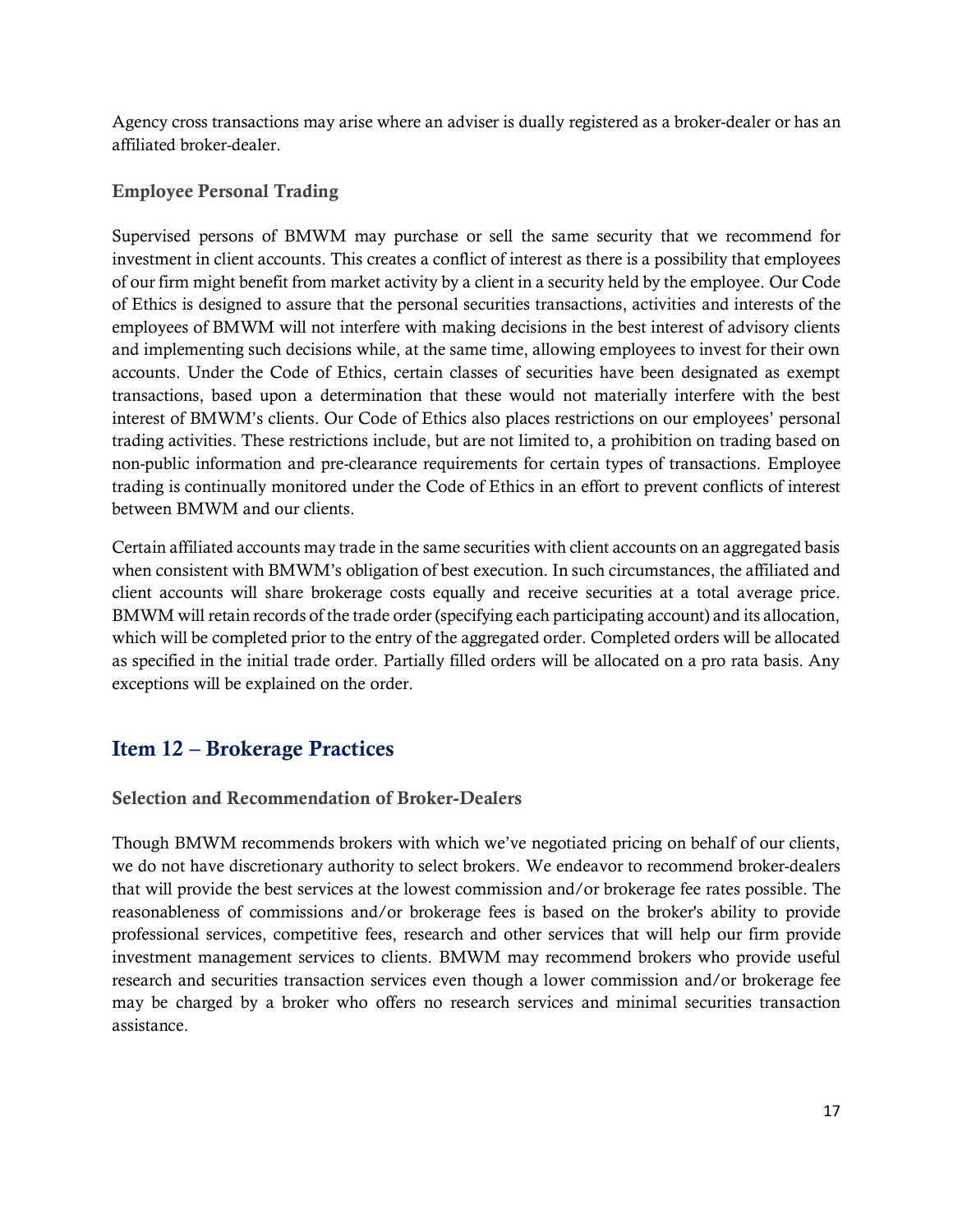We have negotiated competitive pricing and services with Trade-PMR for brokerage back-office and trade execution services and First Clearing for clearing and custodial services. First Clearing is a trade name used by Wells Fargo Clearing Services, LLC., a non-bank affiliate of Wells Fargo & Company. Trade-PMR and First Clearing are members of SIPC and are unaffiliated registered broker-dealers and FINRA members. The commissions and/or brokerage fees charged by Trade-PMR or any other designated broker-dealer are exclusive of and in addition to BMWM's advisory fee. BMWM regularly reviews the reasonableness of the compensation received by the broker-dealers used for executing client transactions in an effort to ensure that our clients receive favorable execution consistent with our fiduciary duty. Factors which BMWM considers in recommending Trade-PMR and First Clearing or any other broker-dealer to clients include, but is not limited to, their respective financial strength, reputation, execution, pricing, research, and service. The commissions and/or brokerage fees charged by these brokers may be higher or lower than those charged by other broker-dealers. BMWM offers clients an unbundled advisory program where transactions fees are charged by the broker-dealer to clients separate from the Firm's advisory fees.

In addition, Trade-PMR provides BMWM with access to its institutional trading and custody services, which are typically not available to retail investors. These brokerage services include the execution of securities transactions, custody, research, and access to mutual funds and other investments that are otherwise generally available only to institutional investors or would require a significantly higher minimum initial investment. Other benefits we may receive include receipt of duplicate client confirmations and bundled duplicate statements; access to a trading desk that exclusively services its participants; access to block trading which provides the ability to aggregate securities transactions and then allocates the appropriate shares to client accounts; and access to an electronic communication network for client order entry and account information.

The brokerage fees paid by BMWM's clients are intended to be consistent with our duty to obtain "best execution." However, a client may pay brokerage fees that are higher than what another qualified broker-dealer might charge to affect the same transaction when BMWM determines, in good faith, that the brokerage fees are reasonable in relation to the value of the brokerage and research services received. In seeking best execution, the determinative factor is not the lowest possible cost, but whether the transaction represents the best qualitative execution, taking into consideration the full range of a broker-dealer's services, including among others, execution capability, commission and/or brokerage fee rates, and responsiveness. Consistent with the foregoing, while BMWM will seek competitive rates, it may not necessarily obtain the lowest possible commission and/or brokerage fee rates for client transactions.

Independent Managers selected by clients to manage clients' assets will generally also request the discretion to select brokers and negotiate commissions and/or brokerage fees on behalf of a client. BMWM will not have control over trading execution by such managers. Clients should review the Form ADV disclosure documents of such managers regarding their trading practices.

#### Research and Other Soft Dollar Benefits

BMWM does not participate in soft-dollar relationships.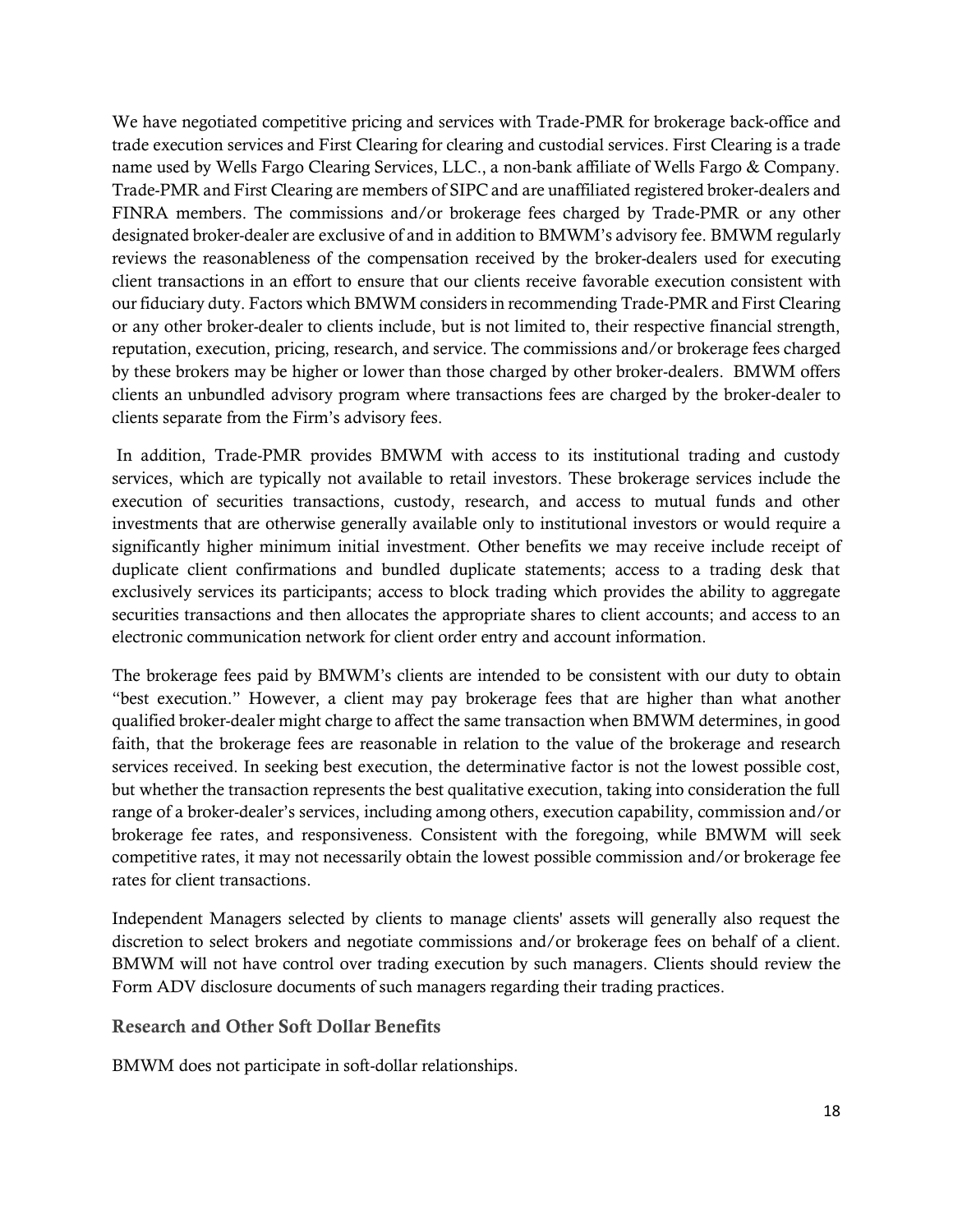#### Brokerage for Client Referrals

When selecting broker-dealers for the execution of client securities transactions, BMWM does not consider whether we will receive any client referrals from the broker-dealer or any other third-party.

#### Directed Brokerage

As BMWM will not request the discretionary authority to determine the broker-dealer to be used or the commission and/or brokerage fee rates to be paid, clients must direct BMWM as to the brokerdealer to be used. The commissions and/or brokerage fees charged by these broker-dealers could be higher or lower than those charged by other custodians and broker-dealers. In directing the use of a particular broker-dealer, it should be understood that BMWM will not have authority to negotiate commissions and/or brokerage fees among various broker-dealers or obtain volume discounts. As such, best execution may not be achieved. Not all investment advisers require clients to direct the use of specific broker-dealers

#### Aggregation of Orders

BMWM will generally block trades where possible and when advantageous to clients. Certain trades will be effected independently. The blocking of trades permits the trading of aggregate blocks of securities composed of assets from multiple client accounts where transaction costs are shared equally and on a pro-rated basis between all accounts included in the block. Block trading allows us to execute equity or fixed income trades in a timely, equitable manner. Clients who do not provide BMWM with discretion will not participate in block trades, and their trades in similar securities will be placed with brokers after trades for discretionary accounts. Accounts owned by supervised persons of our firm may participate in block trading with client accounts; however, these individuals will not be given preferential treatment of any kind.

### <span id="page-18-0"></span>Item 13 – Review of Accounts

Accounts at BMWM are reviewed on a periodic basis. This informal review includes assessing client goals and objectives, monitoring the account and addressing the need to rebalance, as necessary. Individual securities held in client accounts are periodically monitored by the firm, while any selected third-party managers are monitored on a quarterly basis. Accounts are reviewed in the context of each client's stated investment objectives and guidelines. More frequent reviews may be triggered by material changes to a client's individual circumstances, market conditions, or the political or economic environment.

BMWM may also review tax-planning needs, cash-flow needs, as well as charitable giving, insurance, and estate planning as part of our ongoing client reviews. Reviews are tailored to the services we provide to clients, as well as each client's individual needs and goals. We encourage clients to discuss their needs, goals, and objectives with us and keep us informed of any changes. We will contact clients who engage us for ongoing investment advisory services at least annually to determine whether there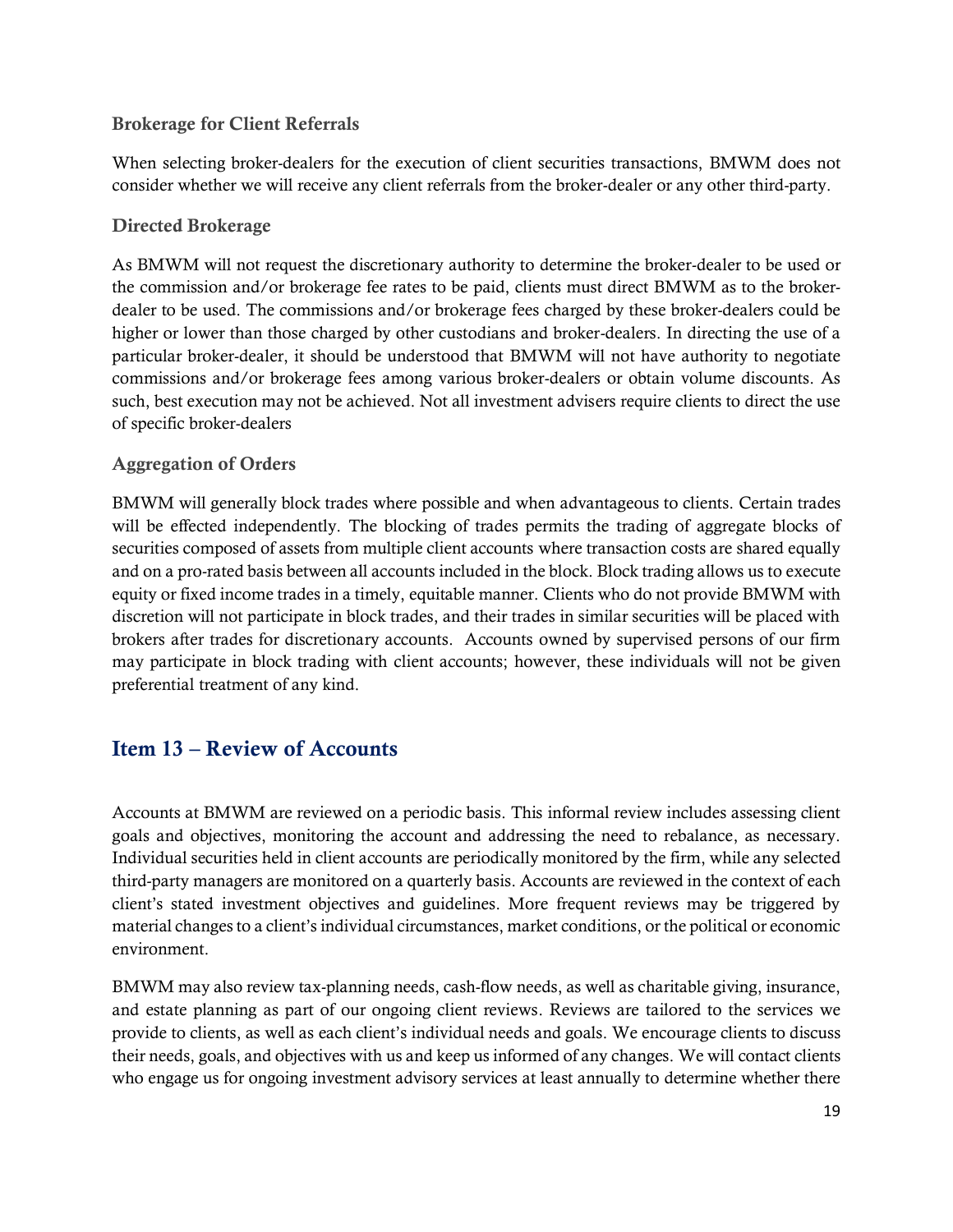have been any changes to their financial situation or investment objectives and whether they wish to impose any reasonable restrictions on the management of an account or reasonably modify any existing restrictions. At this time, we will advise the client of any account changes we feel are necessary to help you stay on track with meeting their financial goals and consider whether the current services provided by our firm continue to be suitable for their needs.

### <span id="page-19-0"></span>Item 14 – Client Referrals and Other Compensation

#### Other Compensation Arrangements

BMWM receives compensation from Trade-PMR, Inc., the broker-dealer used for our clients' accounts, and the account custodian in the form of access to electronic systems that assist us in the management of client accounts, as well as research, software and other technology that provide access to client account data (such as trade confirmations and account statements), pricing information and other market data, facilitate trade execution (and allocation of aggregated trade orders for multiple client accounts), and client reporting capabilities. The account custodian also offers us discounts for products and services offered by vendors and third-party service providers, such as software and technology solutions. These economic benefits create a conflict of interest in that it gives our firm an incentive to recommend one broker-dealer or custodian over another that does not provide similar electronic systems, support or services. We address this conflict of interest by disclosing to our clients the types of compensation that our firm receives so clients can consider this when evaluating our firm. It is important that clients consider the fees, level of service and investment strategies, among other factors, when selecting an investment manager.

On limited occasions, certain BMWM professional are invited by investment companies to attend due diligence and research meetings in which the professional will be reimbursed for travel expenses and receive free conference attendance. This is an economic benefit to BMWM, however BMWM does not make any commitment to direct business to any of these companies as a result of the reimbursement of travel expenses.

#### Client Referrals

BMWM does not pay any referral fees to other individuals for referring clients to our firm.

### <span id="page-19-1"></span>Item 15 – Custody

When clients establish a relationship with our firm for investment management services, the assets will be maintained by a bank, broker -dealer, mutual fund transfer agent or other such institution deemed a 'qualified custodian' by the SEC. We rely on the custodian to price and value assets, execute and clear transactions, maintain custody of assets in client accounts and perform other custodial functions. BMWM does not maintain physical possession of any client account assets. Clients' assets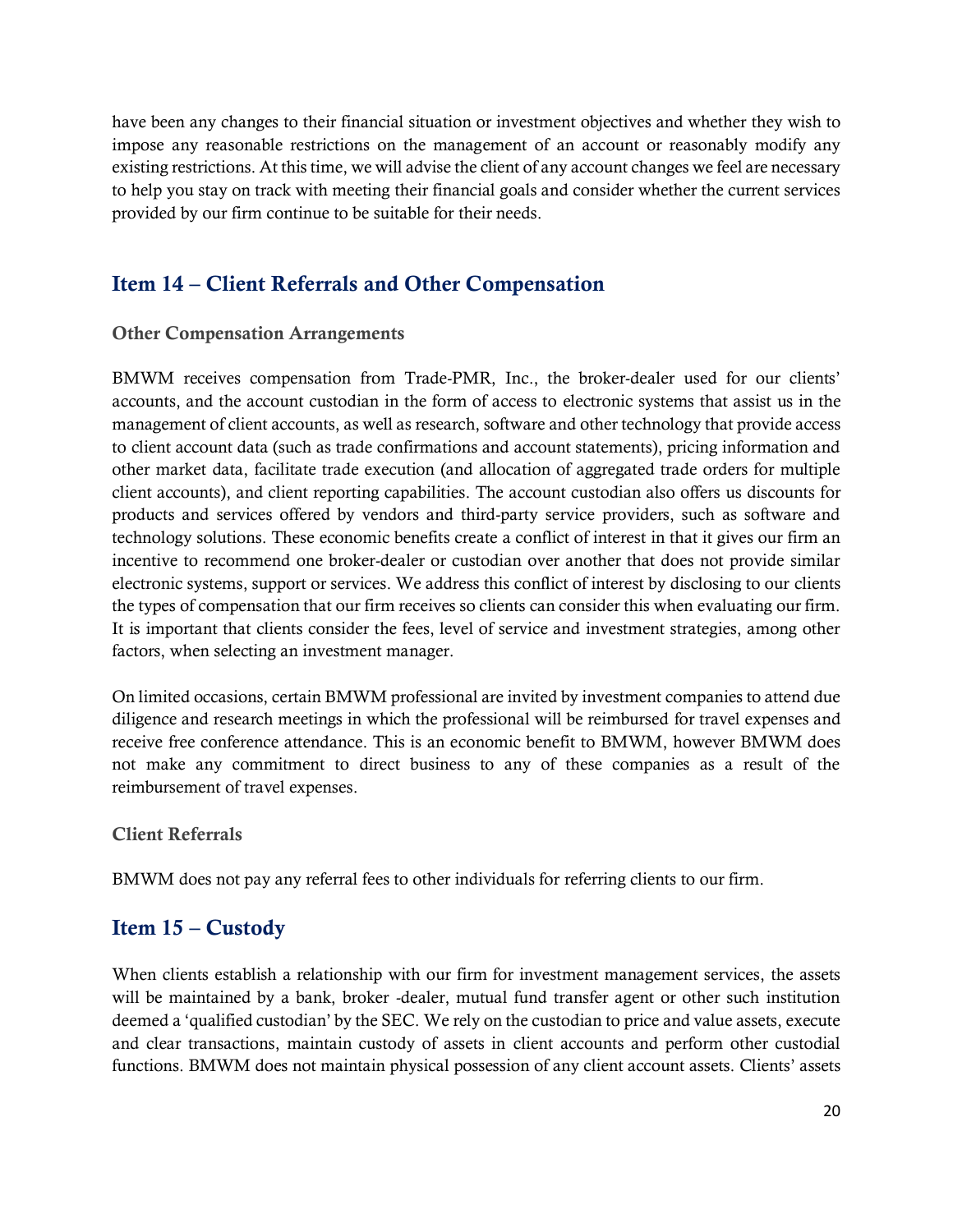must be held by a bank, broker dealer, mutual fund transfer agent or other such institution deemed a qualified custodian. We utilize First Clearing as the qualified custodian for client accounts.

Nevertheless, BMWM is deemed to have custody, pursuant to Rule 206(4)-2 of the Investment Advisers Act of 1940, as amended, due to its authority over certain accounts to distribute assets subject to a third-party standing letter of authorization. BMWM complies with the IAA No-Action guidance and therefore is not required to undergo a surprise custody examination.

Clients will receive monthly and/or quarterly account statements directly from the qualified custodian. Clients should promptly notify us if they do not receive account statements from the custodian at least quarterly or if they believe the information on the account statements is inaccurate.

### <span id="page-20-0"></span>Item 16 – Investment Discretion

BMWM typically has investment discretion over clients' securities accounts. Investment discretion is the authority to determine the securities or other assets to purchase or sell on behalf of an account. Investment discretion may also include the authority to select or terminate a third-party asset manager. This authority is exercised in a manner consistent with the client's stated investment objective for the particular account. Clients must provide written authorization to our firm before we can assume discretionary authority over an account. Any investment guidelines or restrictions placed on an account must be provided to BMWM in writing.

### <span id="page-20-1"></span>Item 17 – Voting Client Securities

As a general policy, BMWM will retain proxy voting authority for clients that have given us the authority to do so. In such cases, we will follow the proxy voting guidelines outlined in our Proxy Voting Policies and Procedures. You may obtain a copy of our Proxy Voting Policies and Procedures and/or a record of ballots voted upon by contacting us at (703) 972-1950. Clients may also elect to have us participate in class action lawsuits and related settlements on their behalf. In such cases, we utilize a third-party service provider to assist the firm with the filing process, who receives 20% of any settlement awarded to the client for their services.

### <span id="page-20-2"></span>Item 18 – Financial Information

As a registered investment adviser, BMWM is required to provide clients with certain financial information about our firm.

#### Prepayment of Fees

We do not require or solicit prepayment of more than \$1,200 in fees per client, six months or more in advance.